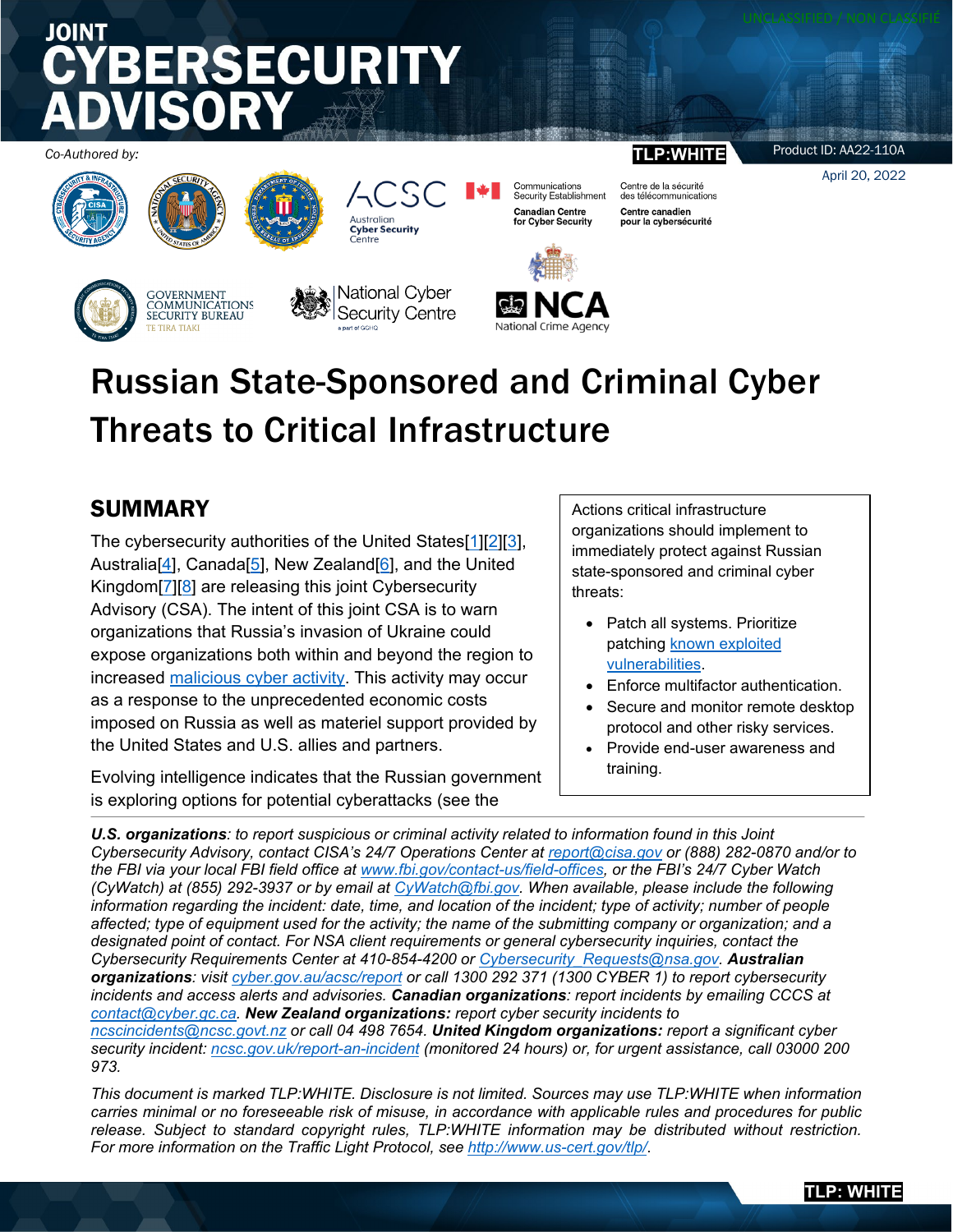#### **TLP:WHITE**

[March 21, 2022, Statement by U.S. President Biden](https://www.whitehouse.gov/briefing-room/statements-releases/2022/03/21/statement-by-president-biden-on-our-nations-cybersecurity/) for more information). Recent Russian statesponsored cyber operations have included [distributed denial-of-service \(DDoS\) attacks,](https://www.gov.uk/government/news/uk-assess-russian-involvement-in-cyber-attacks-on-ukraine) and older operations have included [deployment of destructive malware against Ukrainian government and](https://www.ncsc.gov.uk/news/russian-military-almost-certainly-responsible-destructive-2017-cyber-attack) [critical infrastructure organizations.](https://www.ncsc.gov.uk/news/russian-military-almost-certainly-responsible-destructive-2017-cyber-attack)

Additionally, some cybercrime groups have recently publicly pledged support for the Russian government. These Russian-aligned cybercrime groups have threatened to conduct cyber operations in retaliation for perceived cyber offensives against the Russian government or the Russian people. Some groups have also threatened to conduct cyber operations against countries and organizations providing materiel support to Ukraine. Other cybercrime groups have recently conducted disruptive attacks against Ukrainian websites, likely in support of the Russian military offensive.

This advisory updates joint CSA [Understanding and Mitigating Russian State-Sponsored Cyber](https://www.cisa.gov/uscert/ncas/alerts/aa22-011a)  [Threats to U.S. Critical Infrastructure,](https://www.cisa.gov/uscert/ncas/alerts/aa22-011a) which provides an overview of Russian state-sponsored cyber operations and commonly observed tactics, techniques, and procedures (TTPs). This CSA coauthored by U.S., Australian, Canadian, New Zealand, and UK cyber authorities with contributions from industry members of the [Joint Cyber Defense Collaborative \(JCDC\)—](https://www.cisa.gov/jcdc)provides an overview of Russian state-sponsored advanced persistent threat (APT) groups, Russian-aligned cyber threat groups, and Russian-aligned cybercrime groups to help the cybersecurity community protect against possible cyber threats.

U.S., Australian, Canadian, New Zealand, and UK cybersecurity authorities urge critical infrastructure network defenders to prepare for and mitigate potential cyber threats—including destructive malware, ransomware, DDoS attacks, and cyber espionage—by hardening their cyber defenses and performing due diligence in identifying indicators of malicious activity. Refer to the [Mitigations](#page-10-0) section of this advisory for recommended hardening actions.

For more information on Russian state-sponsored cyber activity, see CISA's [Russia Cyber Threat](https://www.cisa.gov/uscert/russia)  [Overview and Advisories](https://www.cisa.gov/uscert/russia) webpage. For more information on the heightened cyber threat to critical infrastructure organizations, see the following resources:

- Cybersecurity and Infrastructure Security Agency (CISA) [Shields Up](https://www.cisa.gov/shields-up) and [Shields Up Technical](https://www.cisa.gov/uscert/shields-technical-guidance)  [Guidance](https://www.cisa.gov/uscert/shields-technical-guidance) webpages
- Australian Cyber Security Centre's (ACSC) Advisory Australian Organisations Should Urgently [Adopt an Enhanced Cyber Security](https://www.cyber.gov.au/acsc/view-all-content/advisories/2022-02-australian-organisations-should-urgently-adopt-enhanced-cyber-security-posture) Posture.
- Canadian Centre for Cyber Security (CCCS) Cyber Threat Bulletin Cyber Centre urges [Canadian critical infrastructure operators to raise awareness and take mitigations against](https://cyber.gc.ca/en/guidance/cyber-threat-bulletin-cyber-centre-urges-canadian-critical-infrastructure-operators-raise)  [known Russian-backed cyber threat activity](https://cyber.gc.ca/en/guidance/cyber-threat-bulletin-cyber-centre-urges-canadian-critical-infrastructure-operators-raise)
- National Cyber Security Centre New Zealand (NZ NCSC) General Security Advisory [Understanding and preparing for cyber threats relating to tensions between Russia and](https://www.ncsc.govt.nz/newsroom/gsa-2022-2940/)  **[Ukraine](https://www.ncsc.govt.nz/newsroom/gsa-2022-2940/)**
- United Kingdom's National Cyber Security Centre (NCSC-UK) [guidance](https://www.ncsc.gov.uk/news/organisations-urged-to-bolster-defences) on how to bolster [cyber defences](https://www.ncsc.gov.uk/guidance/actions-to-take-when-the-cyber-threat-is-heightened) in light of the Russian cyber threat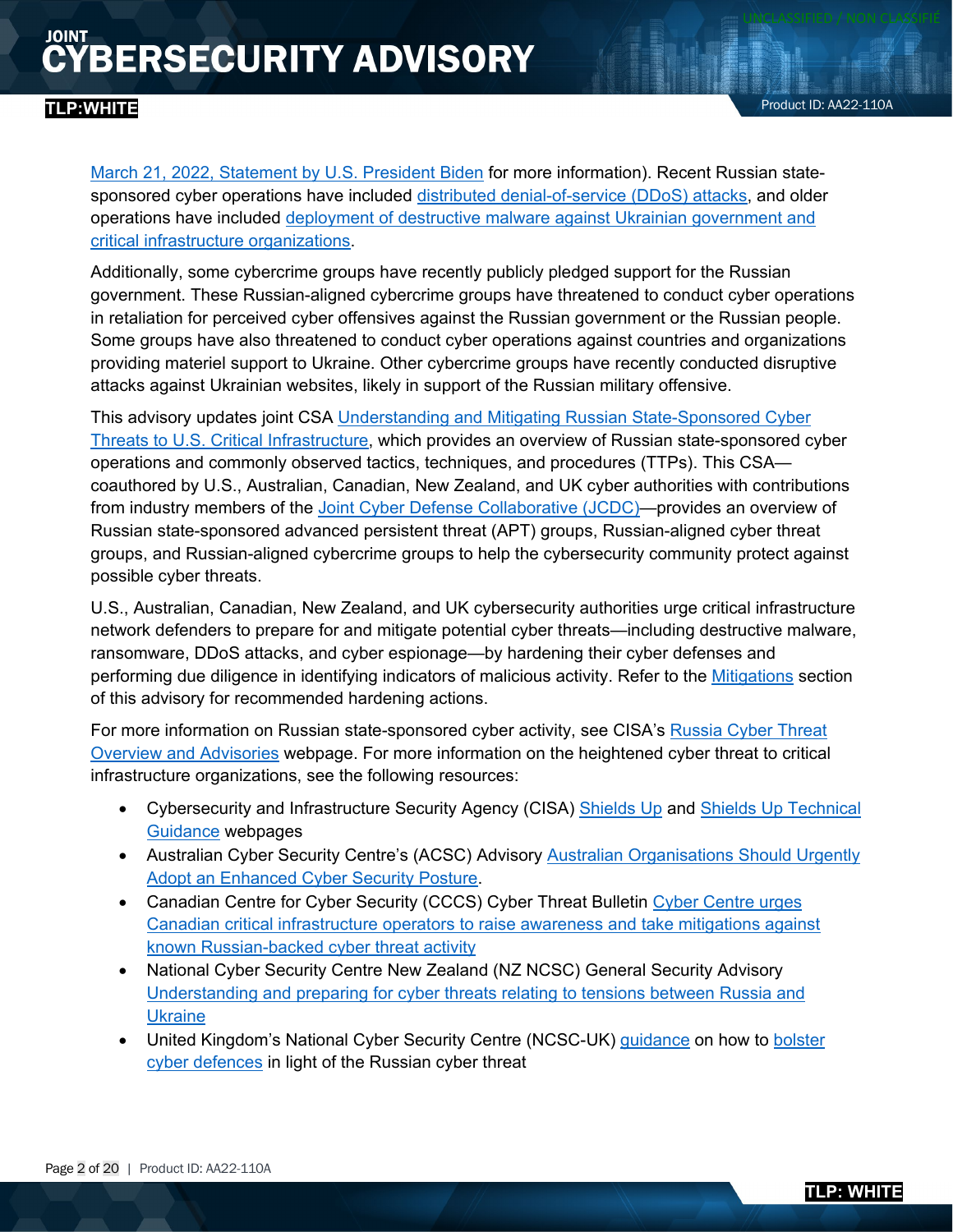### TECHNICAL DETAILS

<span id="page-2-0"></span>Russian State-Sponsored Cyber Operations

Russian state-sponsored cyber actors have demonstrated capabilities to compromise IT networks; develop mechanisms to maintain long-term, persistent access to IT networks; exfiltrate sensitive data from IT and operational technology (OT) networks; and disrupt critical industrial control systems (ICS)/OT functions by deploying destructive malware.

Historical operations have included deployment of destructive malware—including [BlackEnergy](https://www.cisa.gov/uscert/ics/alerts/IR-ALERT-H-16-056-01) an[d](https://www.gov.uk/government/news/uk-assess-russian-involvement-in-cyber-attacks-on-ukraine) [NotPetya—](https://www.ncsc.gov.uk/news/russian-military-almost-certainly-responsible-destructive-2017-cyber-attack)against Ukrainian government and critical infrastructure organizations. Recent Russian state-sponsored cyber operations have included DDoS attacks against Ukrainian organizations. **Note**: for more information on Russian state-sponsored cyber activity, including known TTPs, see joint CSA [Understanding and Mitigating Russian State-Sponsored Cyber Threats to U.S. Critical Infrastructure.](https://www.cisa.gov/uscert/ncas/alerts/aa22-011a)

Cyber threat actors from the following Russian government and military organizations have conducted malicious cyber operations against IT and/or OT networks:

- **The Russian Federal Security Service (FSB), including FSB's Center 16 and Center 18**
- **Russian Foreign Intelligence Service (SVR)**
- **Russian General Staff Main Intelligence Directorate (GRU), 85th Main Special Service Center (GTsSS)**
- **GRU's Main Center for Special Technologies (GTsST)**
- **Russian Ministry of Defense, Central Scientific Institute of Chemistry and Mechanics (TsNIIKhM)**

#### *The Russian Federal Security Service*

**Overview:** FSB, the KGB's successor agency, has conducted malicious cyber operations targeting the Energy Sector, including UK and U.S. energy companies, U.S. aviation organizations, U.S. government and military personnel, private organizations, cybersecurity companies, and journalists. FSB has been known to task criminal hackers for espionage-focused cyber activity; these same hackers have separately been responsible for disruptive ransomware and phishing campaigns.

Industry reporting identifies three intrusion sets associated with the FSB, but the U.S. and UK governments have only formally attributed one of these sets—known as BERSERK BEAR—to FSB.

• **BERSERK BEAR (also known as Crouching Yeti, Dragonfly, Energetic Bear, and Temp.Isotope)** has, according to industry reporting, historically targeted entities in Western Europe and North America, including state, local, tribal, and territorial (SLTT) organizations, as well as Energy, Transportation Systems, and Defense Industrial Base (DIB) Sector organizations. This group has also targeted the Water and Wastewater Systems Sector and other critical infrastructure facilities. Common TTPs include scanning to exploit internet-facing infrastructure and network appliances, conducting brute force attacks against public-facing web applications, and leveraging compromised infrastructure—often websites frequented or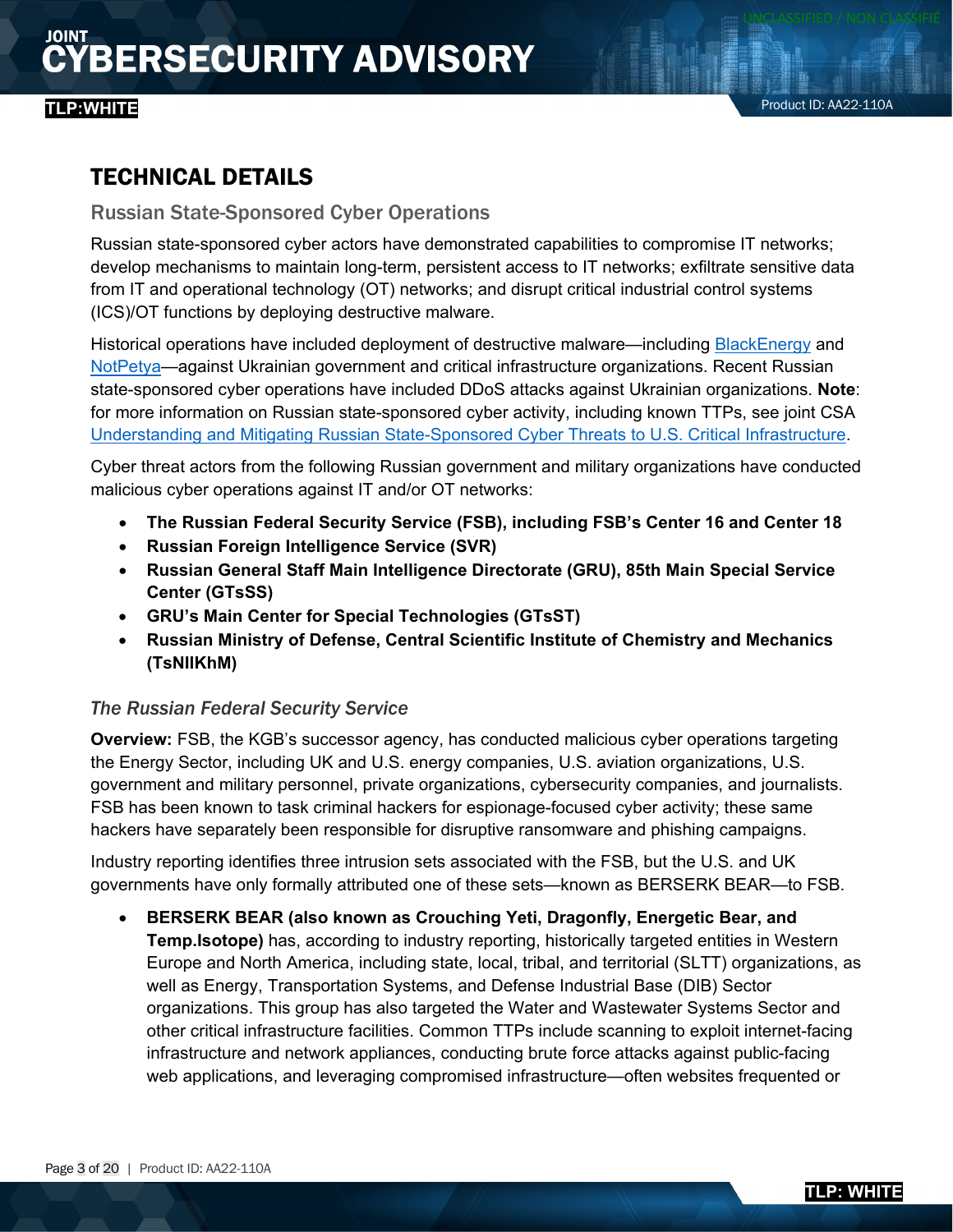owned by their target—for Windows New Technology Local Area Network Manager (NTLM) credential theft. Industry reporting assesses that this actor has a destructive mandate.

The U.S. and UK governments assess that this APT group is almost certainly FSB's Center 16, or Military Unit 71330, and that FSB's Center 16 has conducted cyber operations against critical IT systems and infrastructure in Europe, the Americas, and Asia.

**Resources:** for more information on BERSERK BEAR, see the MITRE ATT&CK® webpage on [Dragonfly.](https://attack.mitre.org/versions/v10/groups/G0035/)

**High-Profile Activity:** in 2017, FSB employees, including one employee in the FSB Center for Information Security (also known as Unit 64829 and Center 18), were indicted by the U.S. Department of Justice (DOJ) for accessing email accounts of U.S. government and military personnel, private organizations, and cybersecurity companies, as well as email accounts of journalists critical of the Russian government.[\[9\]](https://www.justice.gov/opa/pr/us-charges-russian-fsb-officers-and-their-criminal-conspirators-hacking-yahoo-and-millions) More recently, in 2021, FSB Center 16 officers were indicted by the U.S. DOJ for their involvement in a multi-stage campaign in which they gained remote access to U.S. and international Energy Sector networks, deployed ICS-focused malware, and collected and exfiltrated enterprise and ICS-related data. One of the victims was a U.S. nuclear power plant.[\[10\]](https://www.justice.gov/opa/pr/four-russian-government-employees-charged-two-historical-hacking-campaigns-targeting-critical)

**Resources**: for more information on FSB, see:

- U.S. DOJ Press Release [Four Russian Government Employees Charged in Two Historical](https://www.justice.gov/opa/pr/four-russian-government-employees-charged-two-historical-hacking-campaigns-targeting-critical)  [Hacking Campaigns Targeting Critical Infrastructure Worldwide](https://www.justice.gov/opa/pr/four-russian-government-employees-charged-two-historical-hacking-campaigns-targeting-critical)
- Joint CSA [Tactics, Techniques, and Procedures of Indicted State-Sponsored Russian Cyber](https://www.cisa.gov/uscert/ncas/alerts/aa22-083a)  [Actors Targeting the Energy Sector](https://www.cisa.gov/uscert/ncas/alerts/aa22-083a)
- UK Press Release [UK Exposes Russian Spy Agency Behind Cyber Incidents](https://www.gov.uk/government/news/uk-exposes-russian-spy-agency-behind-cyber-incidents)

#### *Russian Foreign Intelligence Service*

**Overview:** SVR has operated an APT group since at least 2008 that has targeted multiple critical infrastructure organizations. SVR cyber threat actors have used a range of initial exploitation techniques that vary in sophistication coupled with stealthy intrusion tradecraft within compromised networks. SVR cyber actors' novel tooling and techniques include:

- Custom, sophisticated multi-platform malware targeting Windows and Linux systems (e.g., GoldMax and TrailBlazer); and
- Lateral movement via the "credential hopping" technique, which includes browser cookie theft to bypass multifactor authentication (MFA) on privileged cloud accounts.[\[11\]](https://www.crowdstrike.com/blog/observations-from-the-stellarparticle-campaign/)

**High-Profile Activity:** the U.S. Government, the Government of Canada, and the UK Government assess that SVR cyber threat actors were responsible for the SolarWinds Orion supply chain compromise and the associated campaign that affected U.S. government agencies, critical infrastructure entities, and private sector organizations.[\[12\]](https://www.whitehouse.gov/briefing-room/statements-releases/2021/04/15/fact-sheet-imposing-costs-for-harmful-foreign-activities-by-the-russian-government/)[\[13\]](https://www.canada.ca/en/global-affairs/news/2021/04/statement-on-solarwinds-cyber-compromise.html)[\[14\]](https://www.gov.uk/government/news/russia-uk-and-us-expose-global-campaigns-of-malign-activity-by-russian-intelligence-services)

**Also known as:** APT29, COZY BEAR, CozyDuke, Dark Halo, The Dukes, NOBELIUM, and NobleBaron, StellarParticle, UNC2452, YTTRIUM [\[15\]](https://attack.mitre.org/versions/v10/groups/G0016/)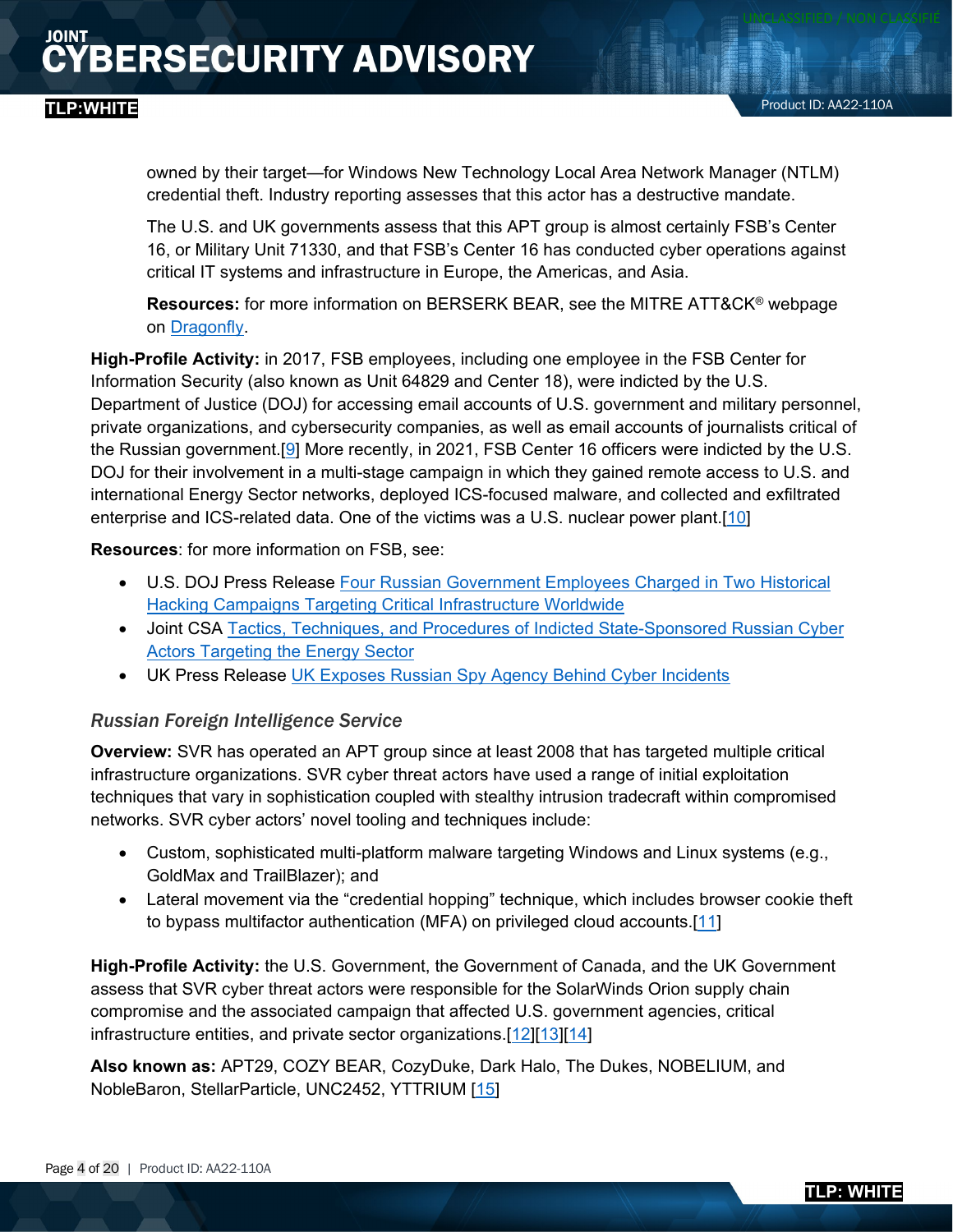#### **TLP:WHITE**

**Resources**: for more information on SVR, see:

- Joint CSA Russian Foreign Intelligence Service (SVR) Cyber Operations: Trends and Best [Practices for Network Defenders](https://www.cisa.gov/uscert/ncas/alerts/aa21-116a)
- Joint Advisory [Further TTPs associated with SVR cyber actors](https://www.ncsc.gov.uk/files/Advisory%20Further%20TTPs%20associated%20with%20SVR%20cyber%20actors.pdf)
- The MITRE ATT&CK webpage on [APT29](https://attack.mitre.org/versions/v10/groups/G0016/)

For more information on the SolarWinds Orion supply chain compromise, see:

- CISA's [Supply Chain Compromise](https://www.cisa.gov/supply-chain-compromise) webpage
- CISA's webpage on [Remediating Networks Affected by the SolarWinds and Active](https://www.cisa.gov/uscert/remediating-apt-compromised-networks)  [Directory/M365 Compromise](https://www.cisa.gov/uscert/remediating-apt-compromised-networks)
- NCSC-UK Guidance [Dealing with the SolarWinds Orion compromise](https://www.ncsc.gov.uk/guidance/dealing-with-the-solarwinds-orion-compromise)

#### *GRU, 85th Main Special Service Center*

**Overview:** GTsSS, or Unit 26165, is an APT group that has operated since at least 2004 and primarily targets government organizations, travel and hospitality entities, research institutions, and non-governmental organizations, in addition to other critical infrastructure organizations.

According to industry reporting, GTsSS cyber actors frequently collect credentials to gain initial access to target organizations. GTsSS actors have collected victim credentials by sending spearphishing emails that appear to be legitimate security alerts from the victim's email provider and include hyperlinks leading to spoofed popular webmail services' logon pages. GTsSS actors have also registered domains to conduct credential harvesting operations. These domains mimic popular international social media platforms and masquerade as tourism- and sports-related entities and music and video streaming services.

**High-Profile Activity:** the U.S. Government assesses that GTsSS cyber actors have deployed Drovorub malware against victim devices as part of their cyber espionage operations.[\[16\]](https://media.defense.gov/2020/Aug/13/2002476465/-1/-1/0/CSA_DROVORUB_RUSSIAN_GRU_MALWARE_AUG_2020.PDF) The U.S. Government and UK Government assess that GTsSS actors used a Kubernetes® cluster to conduct widespread, distributed, and anonymized brute force access attempts against hundreds of government and private sector targets worldwide.[\[17\]](https://media.defense.gov/2021/Jul/01/2002753896/-1/-1/1/CSA_GRU_GLOBAL_BRUTE_FORCE_CAMPAIGN_UOO158036-21.PDF)

**Also known as:** APT28, FANCY BEAR, Group 74, IRON TWILIGHT, PawnStorm, Sednit, SNAKEMACKEREL, Sofacy, STRONTIUM, Swallowtail, TG-4127, Threat Group-4127, and Tsar Team [\[18\]](https://attack.mitre.org/versions/v10/groups/G0007/)

**Resources:** for more information on GTsSS, see the MITRE ATT&CK webpage on [APT28.](https://attack.mitre.org/versions/v10/groups/G0007/)

#### *GRU's Main Center of Special Technologies*

**Overview**: GTsST, or Unit 74455, is an APT group that has operated since at least 2009 and has targeted a variety of critical infrastructure organizations, including those in the Energy, Transportation Systems, and Financial Services Sectors. According to industry reporting, GTsST also has an extensive history of conducting cyber espionage as well as destructive and disruptive operations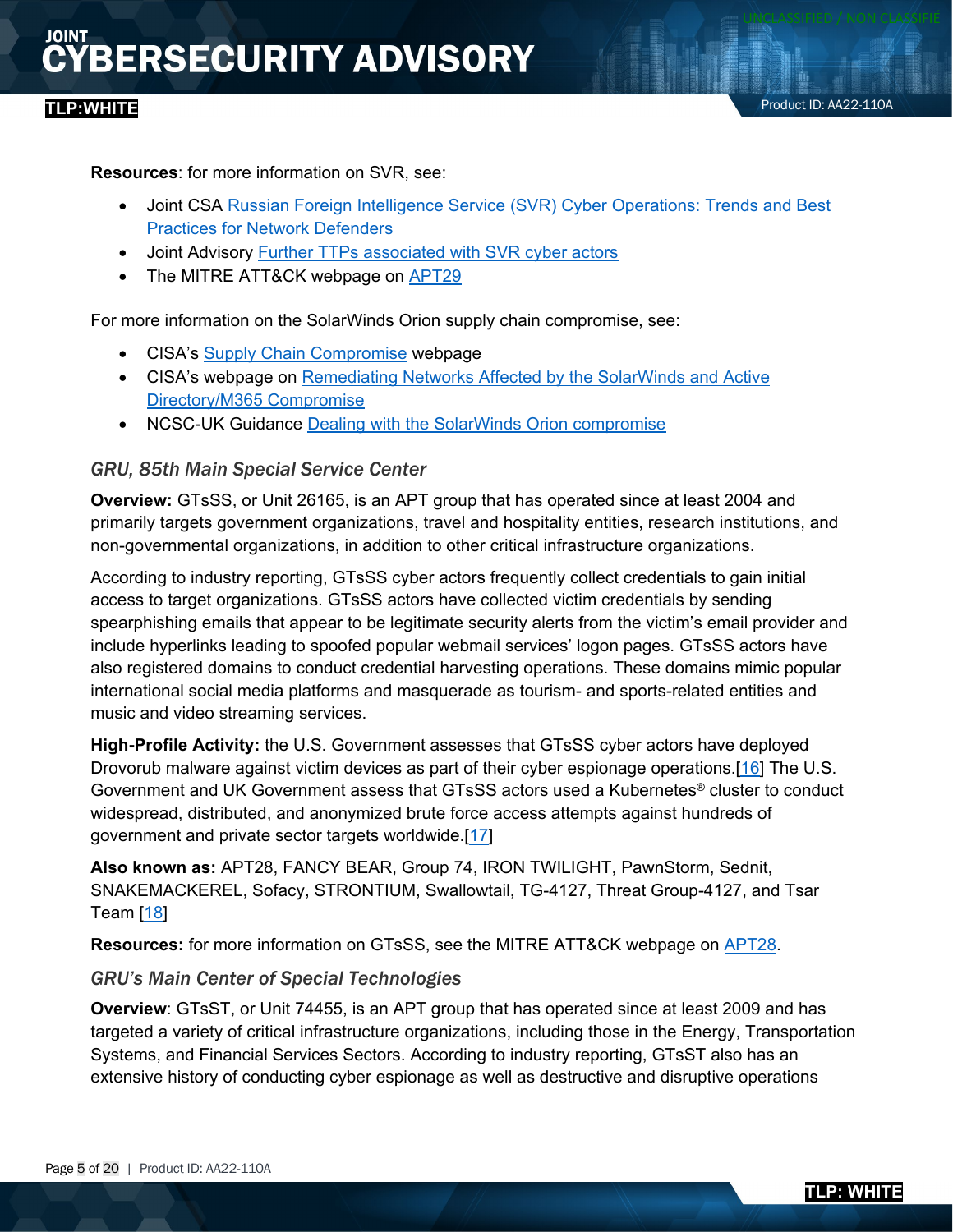against NATO member states, Western government and military organizations, and critical infrastructure-related organizations, including in the Energy Sector.

The primary distinguishing characteristic of the group is its operations use techniques aimed at causing disruptive or destructive effects at targeted organizations using DDoS attacks or wiper malware. The group's destructive operations have also leveraged wiper malware that mimics ransomware or hacktivism and can result in collateral effects to organizations beyond the primary intended targets. Some of their disruptive operations have shown disregard or ignorance of potential secondary or tertiary effects.

**High-Profile Activity:** the malicious activity below has been previously attributed to GTsST by the U.S. Government and the UK Government.[\[19\]](https://www.cisa.gov/uscert/ncas/alerts/aa22-054a)[\[20\]](https://www.gov.uk/government/news/uk-condemns-russias-gru-over-georgia-cyber-attacks)

- GTsST actors conducted [a cyberattack against Ukrainian energy distribution companies](https://www.cisa.gov/uscert/ics/alerts/ICS-ALERT-14-281-01B) in December 2015, leading to disruption of multiple companies' operations and widespread temporary outages. The actors deployed BlackEnergy malware to steal user credentials and used BlackEnergy's destructive component, KillDisk, to make infected computers inoperable.
- In 2016, GTsST actors conducted a cyber-intrusion campaign against a Ukrainian electrical transmission company and deployed [CrashOverride malware](https://www.cisa.gov/uscert/ncas/alerts/TA17-163A) (also known as Industroyer) specifically designed to attack power grids.
- In June 2017, GTsST actors deployed NotPetya disruptive malware against Ukrainian [financial, energy, and government organizations.](https://www.ncsc.gov.uk/news/russian-military-almost-certainly-responsible-destructive-2017-cyber-attack) NotPetya masqueraded as ransomware, had a large collateral impact, and caused damage to millions of devices globally.
- In 2018, GTsST actors [deployed data-deletion malware against the Winter Olympics and](https://www.ncsc.gov.uk/news/uk-and-partners-condemn-gru-cyber-attacks-against-olympic-an-paralympic-games)  [Paralympics](https://www.ncsc.gov.uk/news/uk-and-partners-condemn-gru-cyber-attacks-against-olympic-an-paralympic-games) using [VPNFilter.](https://www.cisa.gov/uscert/ncas/alerts/TA18-145A)

The U.S. Government, Government of Canada, and UK Government have also attributed the October 2019 large-scale, disruptive cyber operations against a range of Georgian web hosting providers to GTsST. This activity resulted in websites—including sites belonging to the Georgian government, courts, non-government organizations (NGOs), media, and businesses—being defaced and interrupted the service of several national broadcasters.[\[21\]](https://2017-2021.state.gov/the-united-states-condemns-russian-cyber-attack-against-the-country-of-georgia/index.html)[\[22\]](https://cse-cst.gc.ca/en/information-and-resources/announcements/cse-statement-malicious-russian-cyber-activity-targeting)[\[23\]](https://www.gov.uk/government/news/uk-condemns-russias-gru-over-georgia-cyber-attacks)

**Also known as:** ELECTRUM, IRON VIKING, Quedagh, the Sandworm Team, Telebots, VOODOO BEAR [\[24\]](https://attack.mitre.org/versions/v10/groups/G0034/)

**Resources:** for more information on GTsST, see the MITRE ATT&CK webpage on [Sandworm Team.](https://attack.mitre.org/groups/G0034/)

#### *Russian Ministry of Defense, Central Scientific Institute of Chemistry and Mechanics*

**Overview:** TsNIIKhM, as described on their webpage, is a research organization under Russia's Ministry of Defense (MOD). Actors associated with TsNIIKhM have developed destructive ICS malware.

**High-Profile Activity:** TsNIIKhM has been sanctioned by the U.S. Department of the Treasury for connections to the destructive Triton malware (also called HatMan and TRISIS); TsNIIKhM has been sanctioned by the UK Foreign, Commonwealth, and Development Office (FCDO) for a 2017 incident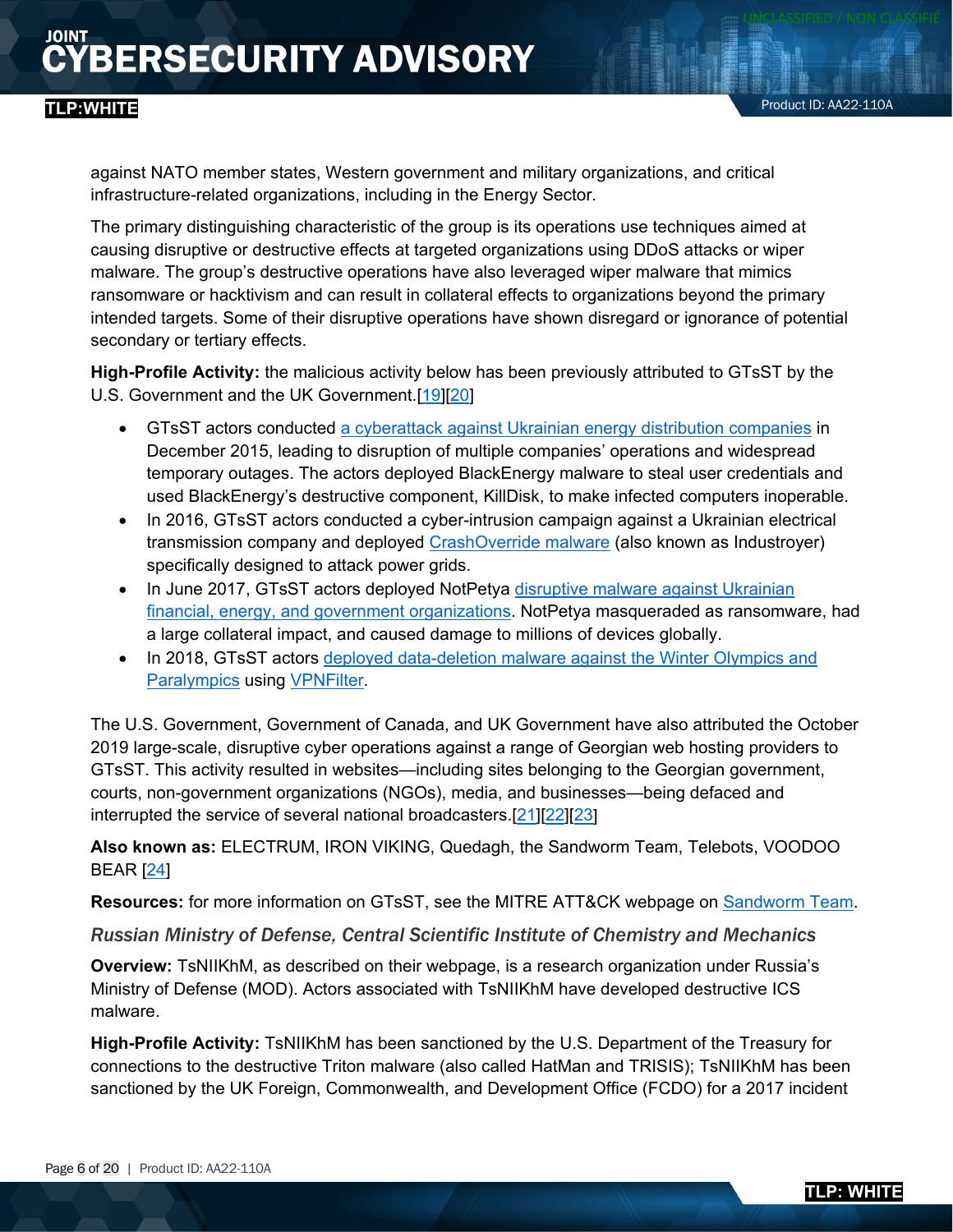that involved safety override controls (with Triton malware) in a foreign oil refinery.[\[25\]](https://home.treasury.gov/news/press-releases/sm1162)[\[26\]](https://www.gov.uk/government/news/uk-exposes-russian-spy-agency-behind-cyber-incidents) In 2021, the U.S. DOJ indicted a TsNIIKhM Applied Development Center (ADC) employee for conducting computer intrusions against U.S. Energy Sector organizations. The indicted employee also accessed the systems of a foreign oil refinery and deployed Triton malware.[\[27\]](https://www.justice.gov/opa/pr/four-russian-government-employees-charged-two-historical-hacking-campaigns-targeting-critical) Triton is a custom-built malware designed to manipulate safety instrumented systems within ICS controllers, disabling the safety alarms that prevent dangerous conditions.

**Also known as:** Temp.Veles, XENOTIME [\[28\]](https://attack.mitre.org/groups/G0088/)

Resources: for more information on TsNIIKhM, see the MITRE ATT&CK webpage on **TEMP. Veles**. For more information on Triton, see:

- CISA Malware Analysis Report (MAR) HatMan [Safety System Targeted Malware \(update B\)](https://www.cisa.gov/uscert/ics/MAR-17-352-01-HatMan-Safety-System-Targeted-Malware-Update-B)
- CISA ICS Advisory [Schneider Electric Triconex Tricon \(Update B\)](https://www.cisa.gov/uscert/ics/advisories/ICSA-18-107-02)
- Joint CSA [Tactics, Techniques, and Procedures of Indicted State-Sponsored Russian Cyber](https://www.cisa.gov/uscert/ncas/alerts/aa22-083a)  [Actors Targeting the Energy Sector](https://www.cisa.gov/uscert/ncas/alerts/aa22-083a)
- NCSC-UK Advisory [TRITON Malware Targeting Safety Controllers](https://www.ncsc.gov.uk/information/triton-malware-targeting-safety-controllers)

#### Russian-Aligned Cyber Threat Groups

In addition to the APT groups identified in the [Russian State-Sponsored Cyber Operations](#page-2-0) section, industry reporting identifies two intrusion sets—PRIMITIVE BEAR and VENOMOUS BEAR—as statesponsored APT groups, but U.S., Australian, Canadian, New Zealand, and UK cyber authorities have not attributed these groups to the Russian government.

• **PRIMITIVE BEAR** has, according to industry reporting, targeted Ukrainian organizations since at least 2013. This activity includes targeting Ukrainian government, military, and law enforcement entities using high-volume spearphishing campaigns to deliver its custom malware. According to industry reporting, PRIMITIVE BEAR conducted multiple cyber operations targeting Ukrainian organizations in the lead up to Russia's invasion.

**Resources:** for more information on PRIMITIVE BEAR, see the MITRE ATT&CK webpage on the [Gamaredon Group.](https://attack.mitre.org/versions/v10/groups/G0047/)

• **VENOMOUS BEAR** has, according to industry reporting, historically targeted governments aligned with the North Atlantic Treaty Organization (NATO), defense contractors, and other organizations of intelligence value. Venomous Bear is known for its unique use of hijacked satellite internet connections for command and control (C2). It is also known for the hijacking of other non-Russian state-sponsored APT actor infrastructure.[\[29\]](https://media.defense.gov/2019/Oct/18/2002197242/-1/-1/0/NSA_CSA_TURLA_20191021%20VER%203%20-%20COPY.PDF) VENOMOUS BEAR has also historically leveraged compromised infrastructure and maintained an arsenal of customdeveloped sophisticated malware families, which is extremely complex and interoperable with variants developed over time. VENOMOUS BEAR has developed tools for multiple platforms, including Windows, Mac, and Linux.[\[30\]](https://www.crowdstrike.com/blog/meet-crowdstrikes-adversary-of-the-month-for-march-venomous-bear/)

**Resources:** for more information on VENOMOUS BEAR, see the MITRE ATT&CK webpage on [Turla.](https://attack.mitre.org/versions/v10/groups/G0010/)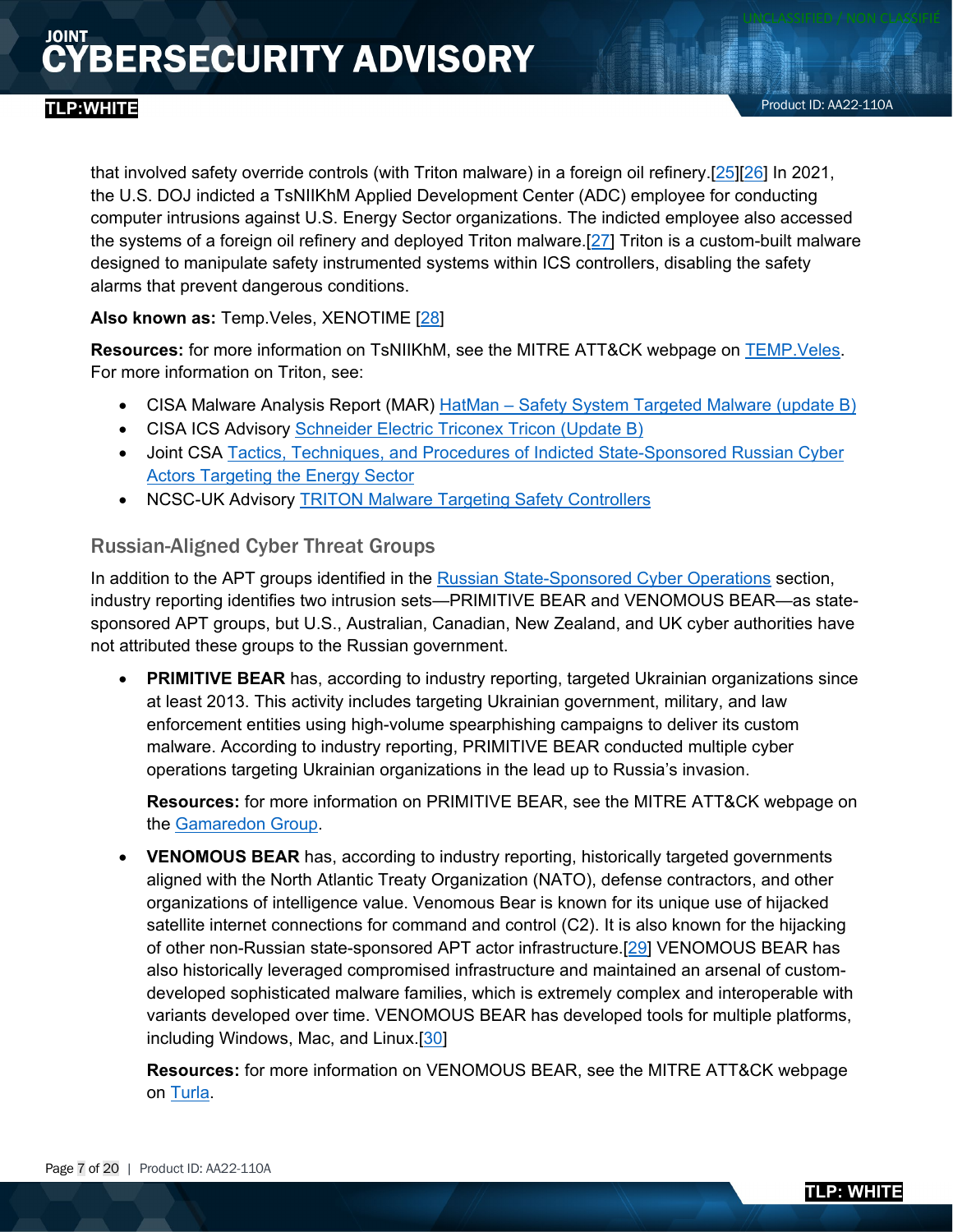#### **TLP:WHITE**

#### Russian-Aligned Cybercrime Groups

Cybercrime groups are typically financially motivated cyber actors that seek to exploit human or security vulnerabilities to enable direct theft of money (e.g., by obtaining bank login information) or by extorting money from victims. These groups pose consistent threats to critical infrastructure organizations globally.

Since Russia's invasion of Ukraine in February 2022, some cybercrime groups have independently publicly pledged support for the Russian government or the Russian people and/or threatened to conduct cyber operations to retaliate against perceived attacks against Russia or materiel support for Ukraine. These Russian-aligned cybercrime groups likely pose a threat to critical infrastructure organizations primarily through:

- Deploying ransomware through which cyber actors remove victim access to data (usually via encryption), potentially causing significant disruption to operations.
- Conducting DDoS attacks against websites.
	- $\circ$  In a DDoS attack, the cyber actor generates enough requests to flood and overload the target page and stop it from responding.
	- o DDoS attacks are often accompanied by extortion.
	- o According to industry reporting, some cybercrime groups have recently carried out DDoS attacks against Ukrainian defense organizations, and one group claimed credit for DDoS attack against a U.S. airport the actors perceived as supporting Ukraine (see the [Killnet](#page-8-0) section).

Based on industry and open-source reporting, U.S., Australian, Canadian, New Zealand, and UK cyber authorities assess multiple Russian-aligned cybercrime groups pose a threat to critical infrastructure organizations. These groups include:

- **The CoomingProject**
- **Killnet**
- **MUMMY SPIDER**
- **SALTY SPIDER**
- **SCULLY SPIDER**
- **SMOKEY SPIDER**
- **WIZARD SPIDER**
- **The Xaknet Team**

**Note:** although some cybercrime groups may conduct cyber operations in support of the Russian government, U.S., Australian, Canadian, New Zealand, and UK cyber authorities assess that cyber criminals will most likely continue to operate primarily based on financial motivations, which may include targeting government and critical infrastructure organizations.

#### *The CoomingProject*

**Overview:** the CoomingProject is a criminal group that extorts money from victims by exposing or threatening to expose leaked data. Their data leak site was launched in August 2021.[\[31\]](https://ke-la.com/aint-no-actor-trustworthy-enough-the-importance-of-validating-sources/) The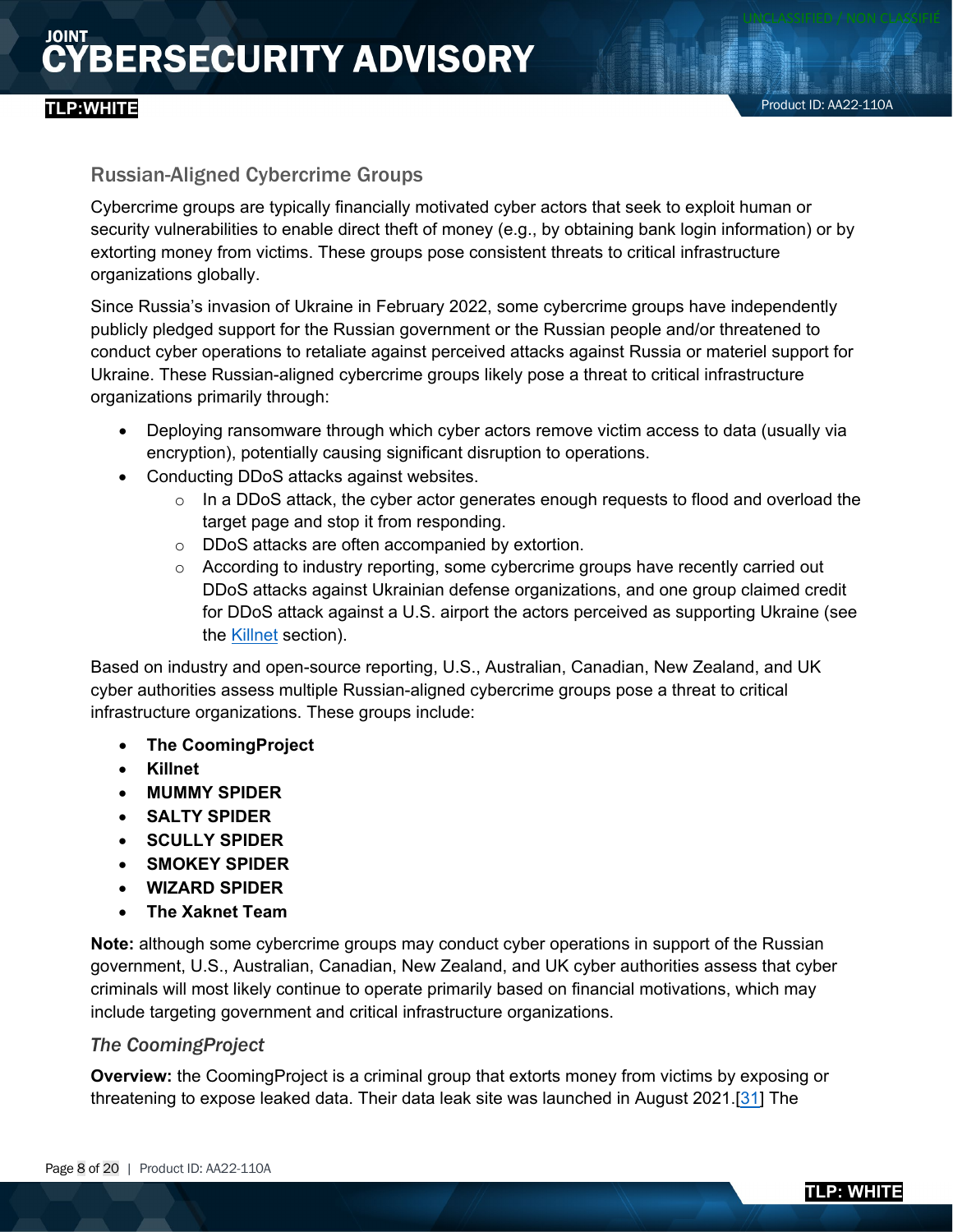CoomingProject stated they would support the Russian Government in response to perceived cyberattacks against Russia.[\[32\]](https://twitter.com/ValeryMarchive/status/1497280612805324800/photo/1)

#### <span id="page-8-0"></span>*Killnet*

**Overview:** according to open-source reporting, Killnet released a video pledging support to Russia.[\[33\]](https://therecord.media/russia-or-ukraine-hacking-groups-take-sides/?msclkid=235244a7ba6611ec92f21c9bd3b8ee49)

**Victims:** Killnet claimed credit for carrying out a [DDoS attack against a U.S. airport](https://www.nbcconnecticut.com/news/local/bradley-airport-website-suffers-cyber-attack/2750473/) in March 2022 in response to U.S. materiel support for Ukraine.[\[34\]](https://mobile.twitter.com/Cyberknow20/status/1508774674070532102)

#### *MUMMY SPIDER*

**Overview**: MUMMY SPIDER is a cybercrime group that creates, distributes, and operates the Emotet botnet. Emotet is advanced, modular malware that originated as a banking trojan (malware designed to steal information from banking systems but that may also be used to drop additional malware and ransomware). Today Emotet primarily functions as a downloader and distribution service for other cybercrime groups. Emotet has been used to deploy WIZARD SPIDER's TrickBot, which is often a precursor to ransomware delivery. Emotet has worm-like features that enable rapid spreading in an infected network.

**Victims:** according to open sources, Emotet has been used to target industries worldwide, including financial, e-commerce, healthcare, academia, government, and technology organizations' networks.

**Also known as:** Gold Crestwood, TA542, TEMP.Mixmaster, UNC3443

**Resources:** for more information on Emotet, see joint Alert [Emotet Malware.](https://www.cisa.gov/uscert/ncas/alerts/TA18-201A) For more information on TrickBot, see joint CSA [TrickBot Malware.](https://www.cisa.gov/uscert/ncas/alerts/aa21-076a)

#### *SALTY SPIDER*

**Overview:** SALTY SPIDER is a cybercrime group that develops and operates the Sality botnet. Sality is a polymorphic file infector that was discovered in 2003; since then, it has been replaced by more advanced peer-to-peer (P2P) malware loaders.[\[35\]](https://www.crowdstrike.com/blog/who-is-salty-spider/)

**Victims:** according to industry reporting, in February 2022, SALTY SPIDER conducted DDoS attacks against Ukrainian web forums used to discuss events relating to Russia's military offensive against the city of Kharkiv.

#### **Also known as:** Sality

#### *SCULLY SPIDER*

**Overview:** SCULLY SPIDER is a cybercrime group that operates using a malware-as-a-service model; SCULLY SPIDER maintains command and control infrastructure and sells access to their malware and infrastructure to affiliates, who distribute their own malware.[\[36\]](https://www.proofpoint.com/us/blog/threat-insight/new-year-new-version-danabot)[\[37\]](https://www.zscaler.com/blogs/security-research/spike-danabot-malware-activity) SCULLY SPIDER develops and operates the DanaBot botnet, which originated primarily as a banking Trojan but expanded beyond banking in 2021 and has since been used to facilitate access for other types of malware, including TrickBot, DoppelDridex, and Zloader. Like Emotet, Danabot effectively functions as an initial access vector for other malware, which can result in ransomware deployment.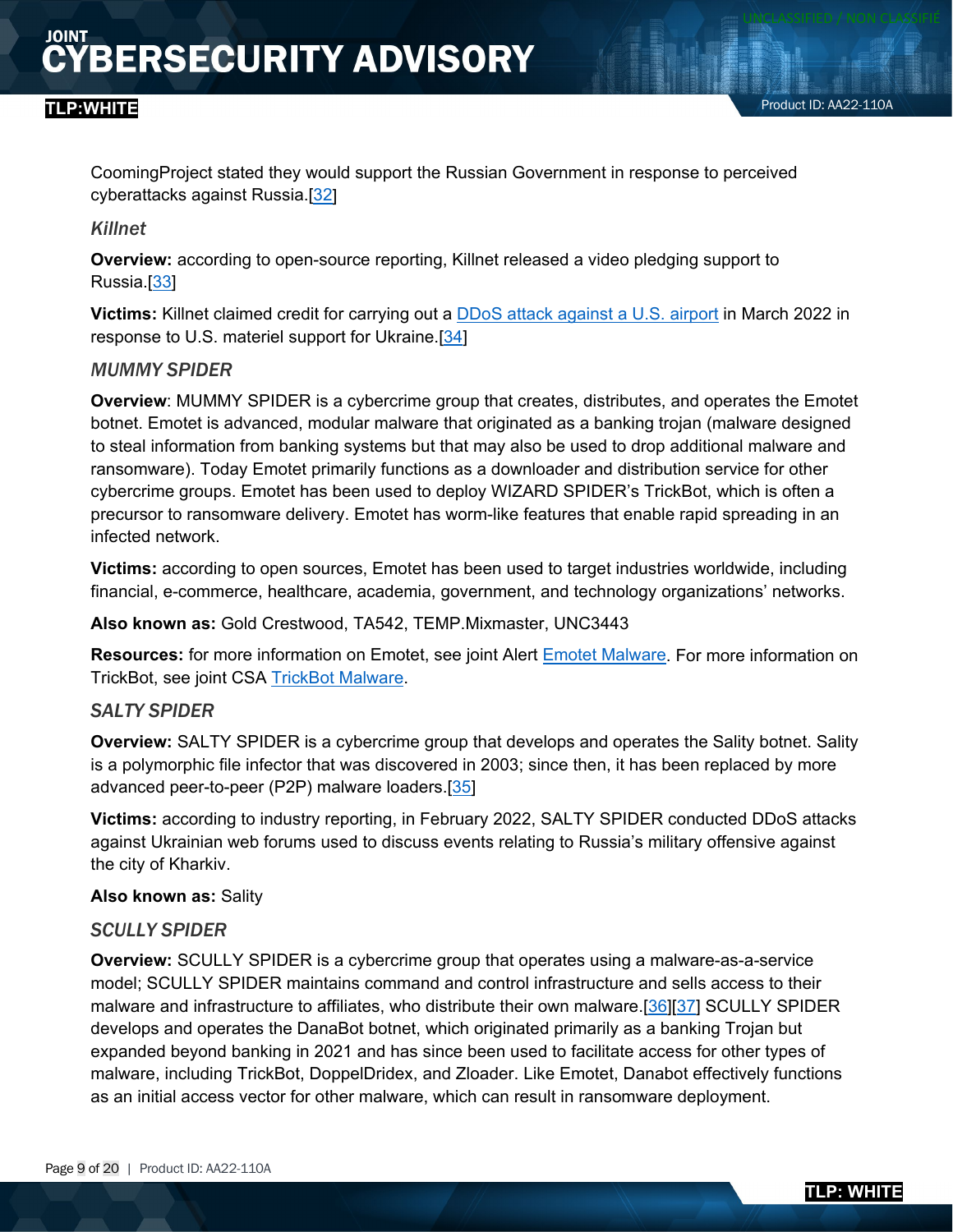According to industry reporting, recent DDoS activity by the DanaBot botnet suggests SCULLY SPIDER has operated in support of Russia's military offensive in Ukraine.

**Victims:** SCULLY SPIDER affiliates have primarily targeted organizations in the United States, Canada, Germany, United Kingdom, Australia, Italy, Poland, Mexico, and Ukraine.[\[38\]](https://www.proofpoint.com/us/blog/threat-insight/new-year-new-version-danabot) According to industry reporting, in March 2022, Danabot was used in DDoS attacks against multiple Ukrainian government organizations.

**Also known as:** Gold Opera

#### *SMOKEY SPIDER*

**Overview:** SMOKEY SPIDER is a cybercrime group that develops Smoke Loader (also known as Smoke Bot), a malicious bot that is used to upload other malware. Smoke Loader has been available since at least 2011, and operates as a malware distribution service for a number of different payloads, including—but not limited to—DanaBot, TrickBot, and Qakbot.

**Victims:** according to industry reporting, Smoke Loader was observed in March 2022 distributing DanaBot payloads that were subsequently used in DDoS attacks against Ukrainian targets.

**Resources:** for more information on Smoke Loader, see the MITRE ATT&CK webpage on [Smoke](https://attack.mitre.org/versions/v10/software/S0226/)  [Loader.](https://attack.mitre.org/versions/v10/software/S0226/)

#### *WIZARD SPIDER*

**Overview:** WIZARD SPIDER is a cybercrime group that develops TrickBot malware and Conti ransomware. Historically, the group has paid a wage to the ransomware deployers (referred to as affiliates), some of whom may then receive a share of the proceeds from a successful ransomware attack. In addition to TrickBot, notable initial access and persistence vectors for affiliated actors include Emotet, Cobalt Strike, spearphishing, and stolen or weak Remote Desktop Protocol (RDP) credentials.

After obtaining access, WIZARD SPIDER affiliated actors have relied on various publicly available and otherwise legitimate tools to facilitate earlier stages of the attack lifecycle before deploying Conti ransomware.

WIZARD SPIDER pledged support to the Russian government and threatened critical infrastructure organizations of countries perceived to carry out cyberattacks or war against the Russian government.[\[39\]](https://therecord.media/russia-or-ukraine-hacking-groups-take-sides/) They later revised this pledge and threatened to retaliate against perceived attacks against the Russian people.[\[40\]](https://www.techtarget.com/searchsecurity/news/252513982/Conti-ransomware-gang-backs-Russia-threatens-US)

**Victims:** Conti victim organizations span across multiple industries, including construction and engineering, legal and professional services, manufacturing, and retail. In addition, WIZARD SPIDER affiliates have deployed Conti ransomware against [U.S. healthcare and first responder networks.](https://www.ic3.gov/Media/News/2021/210521.pdf)

#### **Also known as:** UNC2727, Gold Ulrick

**Resources:** for more information on Conti, see joint CSA [Conti Ransomware.](https://www.cisa.gov/uscert/ncas/alerts/aa21-265a) For more information on TrickBot, see joint CSA [TrickBot Malware.](https://www.cisa.gov/uscert/ncas/alerts/aa21-076a)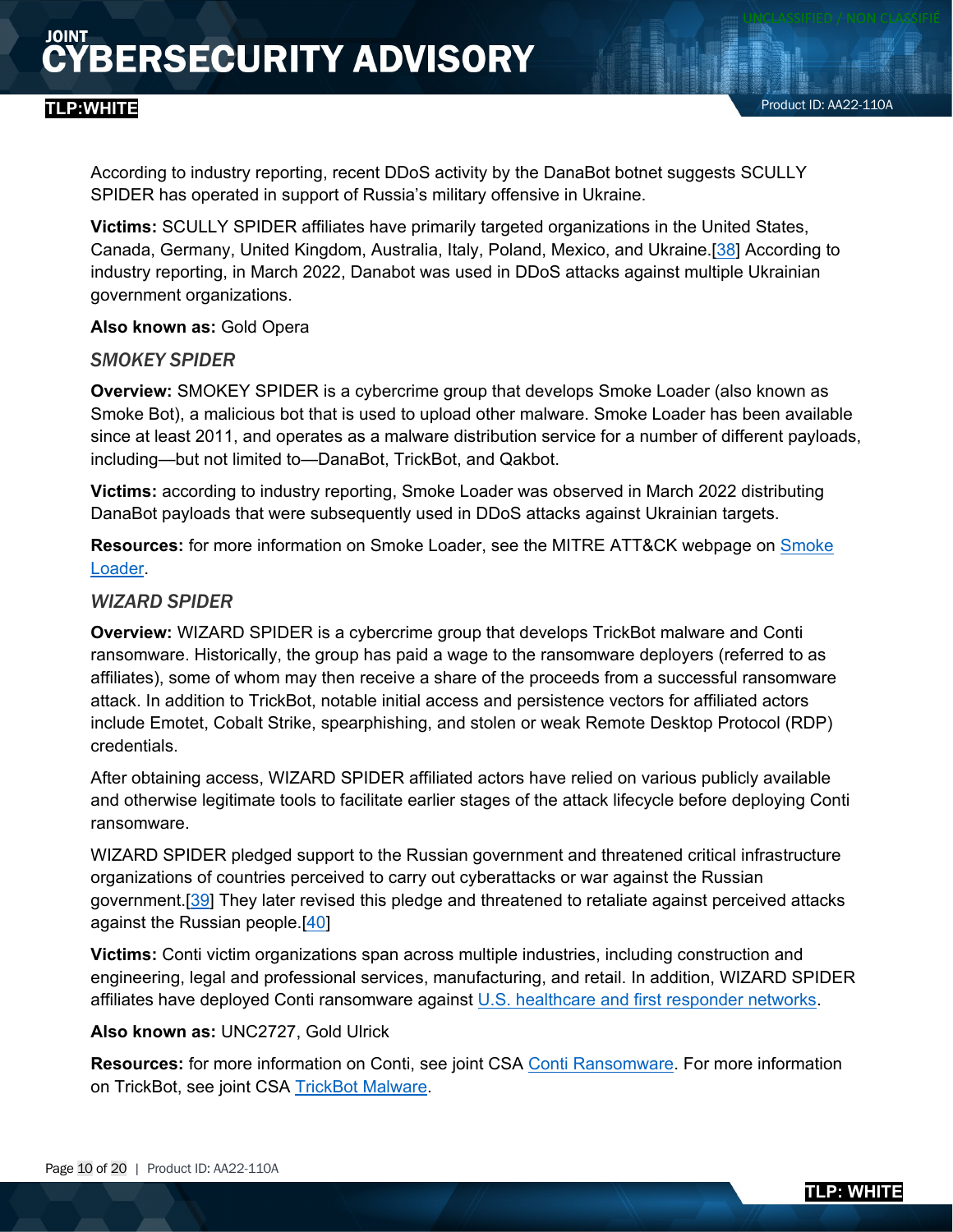#### *The XakNet Team*

**Overview:** XakNet is a Russian-language cyber group that has been active as early as March 2022. According to open-source reporting, the XakNet Team threatened to target Ukrainian organizations in response to perceived DDoS or other attacks against Russia.[\[41\]](https://therecord.media/russia-or-ukraine-hacking-groups-take-sides/) According to reporting from industry, on March 31, 2022, XakNet released a statement stating they would work "exclusively for the good of [Russia]." According to industry reporting, the XakNet Team may be working with or associated with Killnet actors, who claimed credit for the DDoS attacks against a U.S. airport (see the [Killnet](#page-8-0) section).

**Victims:** according to industry reporting, in late March 2022, the XakNet Team leaked email contents of a Ukrainian government official. The leak was accompanied by a political statement criticizing the Ukrainian government, suggesting the leak was politically motivated.

### <span id="page-10-0"></span>MITIGATIONS

U.S., Australian, Canadian, New Zealand, and UK cyber authorities urge critical infrastructure organizations to prepare for and mitigate potential cyber threats by immediately (1) updating software, (2) enforcing MFA, (3) securing and monitoring RDP and other potentially risky services, and (4) providing end-user awareness and training.

- **Update software, including operating systems, applications, and firmware, on IT network assets.** Prioritize patching [known exploited vulnerabilities](https://www.cisa.gov/known-exploited-vulnerabilities-catalog) and critical and high vulnerabilities that allow for remote code execution or denial-of-service on internet-facing equipment.
	- $\circ$  Consider using a centralized patch management system. For OT networks, use a riskbased assessment strategy to determine the OT network assets and zones that should participate in the patch management program.
	- $\circ$  Consider signing up for CISA's [cyber hygiene services,](https://www.cisa.gov/cyber-hygiene-services) including vulnerability scanning, to help reduce exposure to threats. CISA's vulnerability scanning service evaluates external network presence by executing continuous scans of public, static IP addresses for accessible services and vulnerabilities.
- **Enforce MFA to the greatest extent possible and require accounts with password logins, including service accounts, to have [strong](https://www.cisa.gov/tips/st04-002) passwords**. Do not allow passwords to be used across multiple accounts or stored on a system to which an adversary may have access. As Russian state-sponsored APT actors have demonstrated the ability to exploit default MFA protocols and known vulnerabilities, organizations should review configuration policies to protect against "fail open" and re-enrollment scenarios. For more information, see joint CSA Russian State-Sponsored Cyber Actors Gain Network Access by Exploiting Default [Multifactor Authentication Protocols and "PrintNightmare" Vulnerability.](https://www.cisa.gov/uscert/ncas/alerts/aa22-074a)
- **If you use RDP and/or other potentially risky services, secure and monitor them closely.** RDP exploitation is one of the top initial infection vectors for ransomware, and risky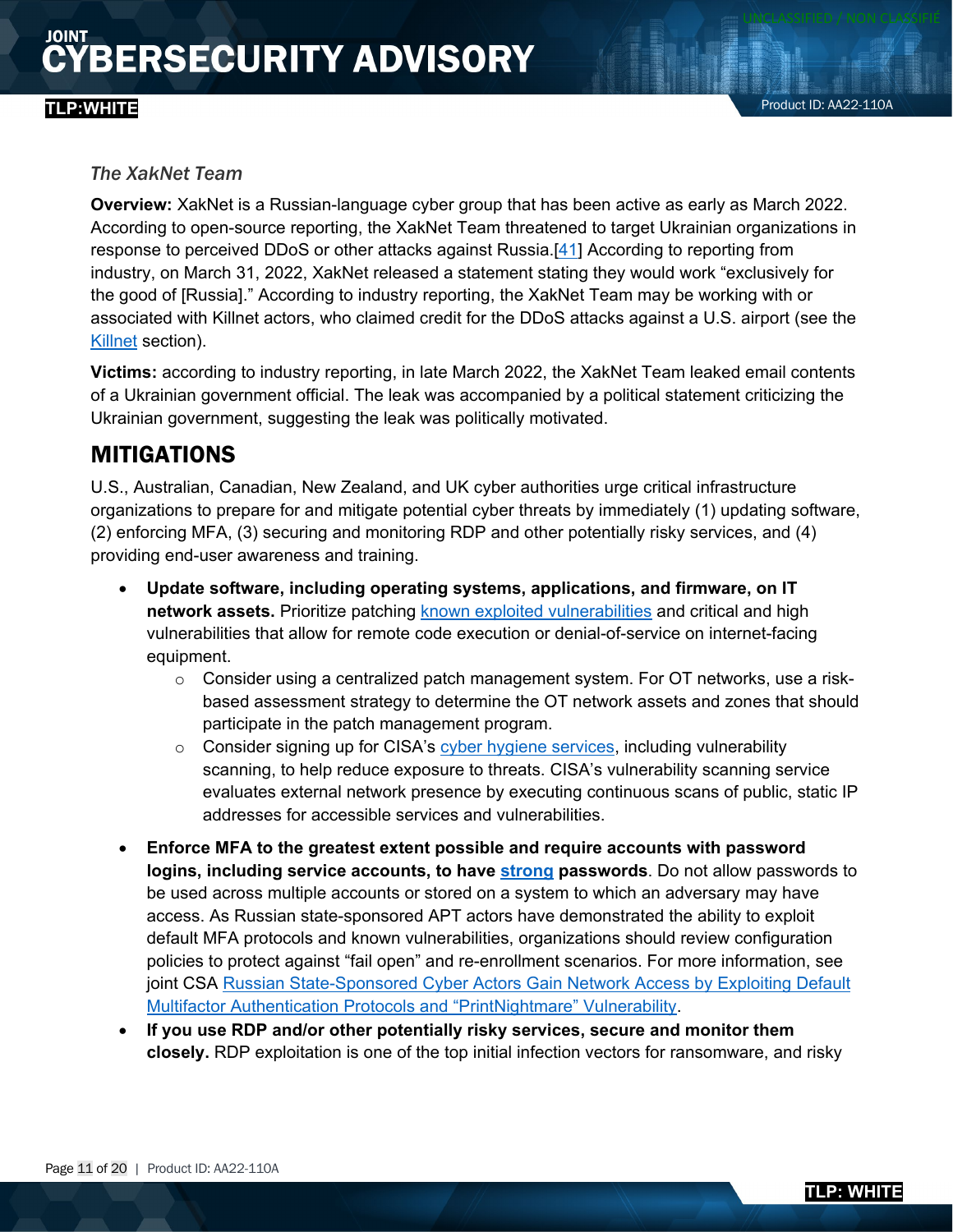services, including RDP, can allow unauthorized access to your session using an on-path attacker.

- $\circ$  Limit access to resources over internal networks, especially by restricting RDP and using virtual desktop infrastructure. After assessing risks, if RDP is deemed operationally necessary, restrict the originating sources and require MFA to mitigate credential theft and reuse. If RDP must be available externally, use a virtual private network (VPN) or other means to authenticate and secure the connection before allowing RDP to connect to internal devices. Monitor remote access/RDP logs, enforce account lockouts after a specified number of attempts to block brute force attempts, log RDP login attempts, and disable unused remote access/RDP ports.
- $\circ$  Ensure devices are properly configured and that security features are enabled. Disable ports and protocols that are not being used for a business purpose (e.g., RDP Transmission Control Protocol Port 3389).
- **Provide end-user awareness and training** to help prevent successful targeted social engineering and spearphishing campaigns. Phishing is one of the top infection vectors for ransomware, and Russian state-sponsored APT actors have conducted successful spearphishing campaigns to gain credentials of target networks.
	- $\circ$  Ensure that employees are aware of potential cyber threats and delivery methods.
	- $\circ$  Ensure that employees are aware of what to do and whom to contact when they receive a suspected phishing email or suspect a cyber incident.

As part of a longer-term effort, **implement network segmentation to separate network segments based on role and functionality**. Network segmentation can help prevent the spread of ransomware and threat actor lateral movement by controlling traffic flows between—and access to—various subnetworks.

- Ensure OT assets are not externally accessible. Ensure strong identity and access management when OT assets needs to be externally accessible.
- Appropriately implement network segmentation between IT and OT networks. Network segmentation limits the ability of adversaries to pivot to the OT network even if the IT network is compromised. Define a demilitarized zone that eliminates unregulated communication between the IT and OT networks.
- Organize OT assets into logical zones by considering criticality, consequence, and operational necessity. Define acceptable communication conduits between the zones and deploy security controls to filter network traffic and monitor communications between zones. Prohibit ICS protocols from traversing the IT network.

To further prepare for and mitigate cyber threats from Russian state-sponsored or criminal actors, U.S., Australian, Canadian, New Zealand, and UK cyber authorities encourage critical infrastructure organizations to implement the recommendations listed below.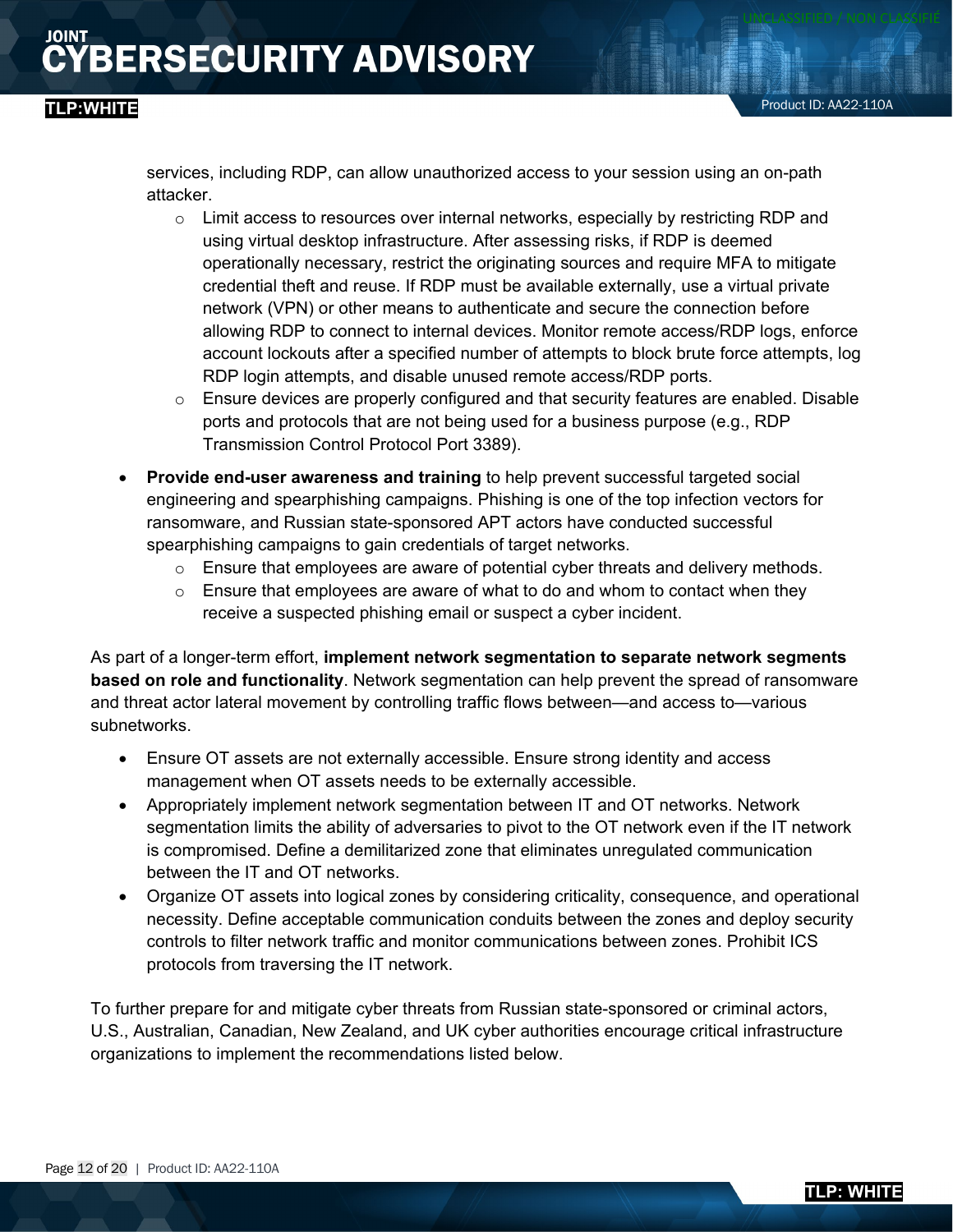#### Preparing for Cyber Incidents

- Create, maintain, and exercise a cyber incident response and continuity of operations plan.
	- $\circ$  Ensure the cyber incident response plan contains ransomware- and DDoS-specific annexes. For information on preparing for DDoS attacks, see NCSC-UK guidance on [preparing for denial-of-service attacks.](https://www.ncsc.gov.uk/collection/denial-service-dos-guidance-collection/preparing-denial-service-dos-attacks1)
	- $\circ$  Keep hard copies of the incident response plan to ensure responders and network defenders can access the plan if the network has been shut down by ransomware, etc.
- Maintain offline (i.e., physically disconnected) backups of data. Backup procedures should be conducted on a frequent, regular basis (at a minimum every 90 days). Regularly test backup procedures and ensure that backups are isolated from network connections that could enable the spread of malware.
	- o Ensure the backup keys are kept offline as well, to prevent them being encrypted in a ransomware incident.
- Ensure all backup data is encrypted, immutable (i.e., cannot be altered or deleted), and covers the entire organization's data infrastructure with a particular focus on key data assets.
- Develop recovery documentation that includes configuration settings for common devices and critical equipment. Such documentation can enable more efficient recovery following an incident.
- Identify the attack surface by mapping and accounting all external-facing assets (applications, servers, IP addresses) that are vulnerable to DDoS attacks or other cyber operations.
- For OT assets/networks:
	- $\circ$  Identify a resilience plan that addresses how to operate if you lose access to or control of—the IT and/or OT environment.
	- o Identify OT and IT network interdependencies and develop workarounds or manual controls to ensure ICS networks can be isolated from IT networks if the connections create risk to the safe and reliable operation of OT processes. Regularly test contingency plans, such as manual controls, so that safety-critical functions can be maintained during a cyber incident. Ensure that the OT network can operate at necessary capacity even if the IT network is compromised.
	- $\circ$  Regularly test manual controls so that critical functions can be kept running if ICS or OT networks need to be taken offline.
	- o Implement data backup procedures.
	- $\circ$  Develop recovery documents that include configuration settings for common devices and critical OT equipment.

#### Identity and Access Management

• Require accounts with password logins, including service accounts, to have [strong](https://www.us-cert.cisa.gov/ncas/tips/ST04-002) passwords and do not allow passwords to be used across multiple accounts or stored on a system to which an adversary may have access. Consider using a password manager; see NCSC-UK's [Password Manager Buyers Guide](https://www.ncsc.gov.uk/collection/passwords/password-manager-buyers-guide) for guidance.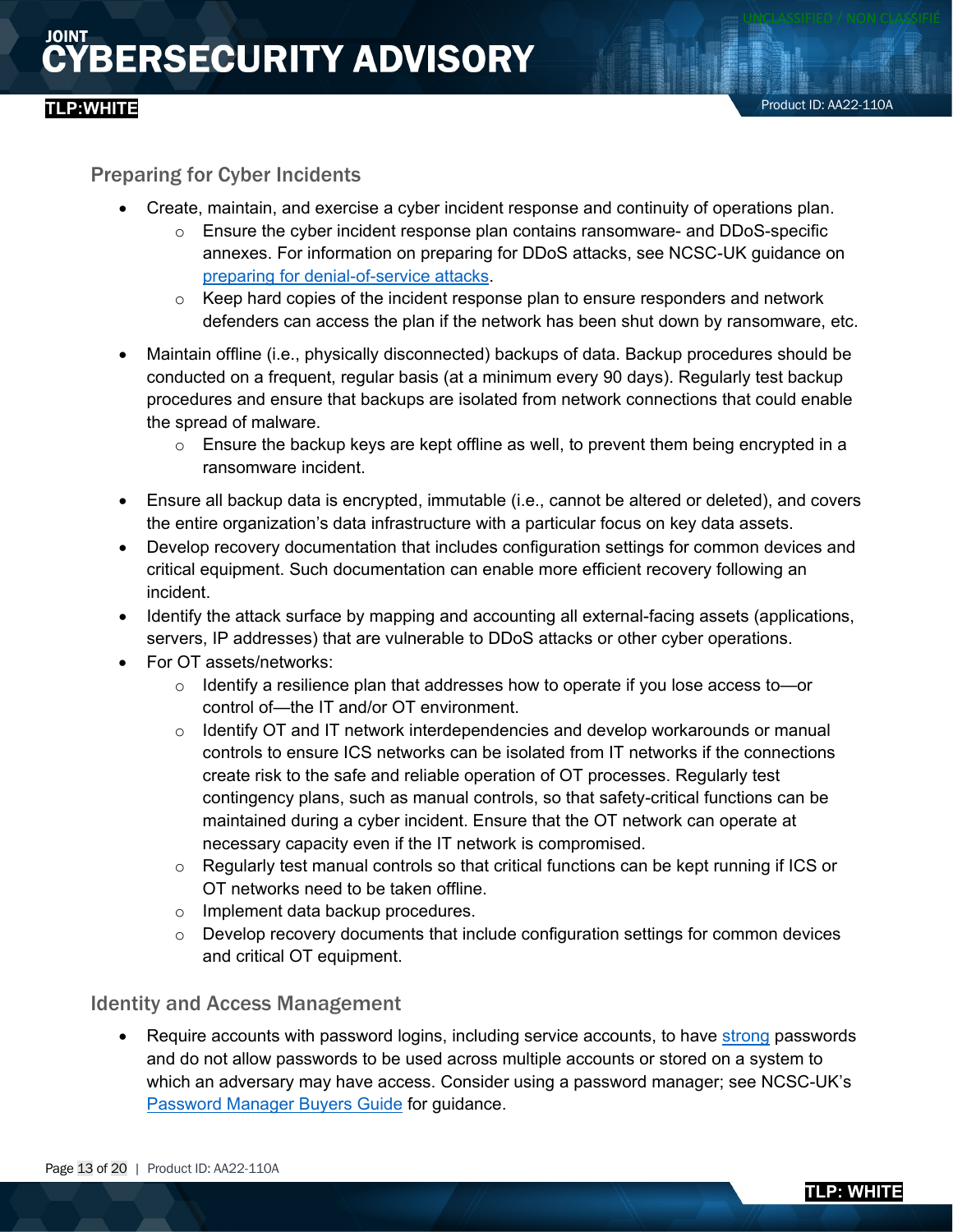### **TLP:WHITE**

- Implement authentication timeout and lockout features to prevent repeated failed login attempts and successful brute-force attempts.
- Create a deny list of known compromised credentials and prevent users from using knowncompromised passwords.
- Secure credentials by restricting where accounts and credentials can be used and by using local device credential protection features. Russian state-sponsored APT actors have demonstrated their ability to maintain persistence using compromised credentials.
	- $\circ$  Use virtualizing solutions on modern hardware and software to ensure credentials are securely stored.
	- $\circ$  Ensure storage of clear text passwords in Local Security Authority Subsystem Service (LSASS) memory is disabled. **Note:** for Windows 8, this is enabled by default. For more information see Microsoft Security Advisory Update to Improve Credentials [Protection and Management.](https://support.microsoft.com/en-us/topic/microsoft-security-advisory-update-to-improve-credentials-protection-and-management-may-13-2014-93434251-04ac-b7f3-52aa-9f951c14b649)
	- o Consider disabling or limiting NTLM and WDigest Authentication.
	- o Implement Credential Guard for Windows 10 and Server 2016 (refer to [Microsoft:](https://docs.microsoft.com/en-us/windows/security/identity-protection/credential-guard/credential-guard-manage)  [Manage Windows Defender Credential Guard](https://docs.microsoft.com/en-us/windows/security/identity-protection/credential-guard/credential-guard-manage) for more information). For Windows Server 2012R2, enable Protected Process Light for Local Security Authority (LSA).
	- Minimize the Active Directory (AD) attack surface to reduce malicious ticket-granting activity. Malicious activity such as "Kerberoasting" takes advantage of Kerberos' Ticket Granting Service (TGS) and can be used to obtain hashed credentials that malicious cyber actors attempt to crack.
- Audit domain controllers to log successful Kerberos TGS requests and ensure the events are monitored for anomalous activity.
	- o Secure accounts.
	- $\circ$  Enforce the principle of least privilege. Administrator accounts should have the minimum permission necessary to complete their tasks.
	- $\circ$  Ensure there are unique and distinct administrative accounts for each set of administrative tasks.
	- $\circ$  Create non-privileged accounts for privileged users and ensure they use the nonprivileged accounts for all non-privileged access (e.g., web browsing, email access).
- Disable inactive accounts uniformly across the AD, MFA systems, etc.
- Implement time-based access for privileged accounts. The FBI and CISA observed cybercriminals conducting increasingly impactful attacks against U.S. entities on [holidays and](https://www.cisa.gov/uscert/ncas/alerts/aa21-243a)  [weekends in 2021.](https://www.cisa.gov/uscert/ncas/alerts/aa21-243a) Threat actors may view holidays and weekends—when offices are normally closed—as attractive timeframes, as there are fewer network defenders and IT support personnel at victim organizations. The just-in-time access method provisions privileged access when needed and can support enforcement of the principle of least privilege (as well as the zero-trust model) by setting network-wide policy to automatically disable admin accounts at the AD level. As needed, individual users can submit requests through an automated process that enables access to a system for a set timeframe.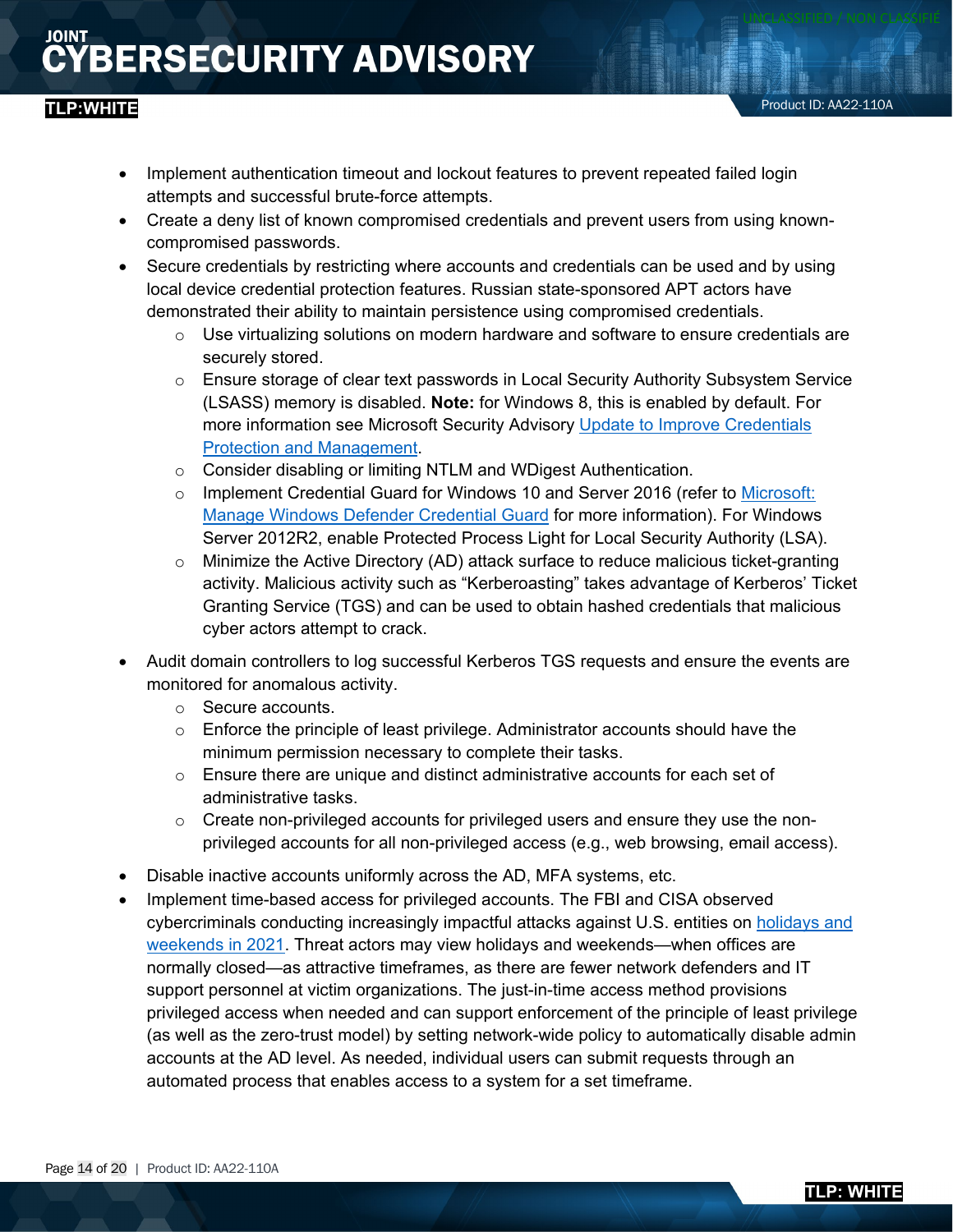## **TLP:WHITE**

#### Protective Controls and Architecture

- Identify, detect, and investigate abnormal activity that may indicate lateral movement by a threat actor, ransomware, or other malware. Use network monitoring tools and host-based logs and monitoring tools, such as an endpoint detection and response (EDR) tool. EDR tools are particularly useful for detecting lateral connections as they have insight into common and uncommon network connections for each host.
- Implement a firewall and configure it to block Domain Name System (DNS) responses from outside the enterprise network or drop Internet Control Message Protocol (ICMP) packets. Review which admin services need to be accessible externally and allow those explicitly, blocking all others by default.
	- $\circ$  U.S. Defense Industrial Base organizations may sign up for the NSA Cybersecurity Collaboration Center's Protective Domain Name System (PDNS) services.
- Enable web application firewalls to mitigate application-level DDoS attacks.
- Implement a multi-content delivery network (CDN) solution. This will minimize the threat of DDoS attacks by distributing and balancing web traffic across a network.

#### Vulnerability and Configuration Management

- Use an antivirus programs that uses heuristics and reputational ratings to check a file's prevalence and digital signature prior to execution. **Note**: organizations should assess the risks inherent in their software supply chain (including its security/antivirus software supply chain) in light of the existing threat landscape.
	- $\circ$  Set antivirus/antimalware programs to conduct regular scans of IT network assets using up-to-date signatures.
	- $\circ$  Use a risk-based asset inventory strategy to determine how OT network assets are identified and evaluated for the presence of malware.
- Implement rigorous configuration management programs. Ensure the programs can track and mitigate emerging threats. Review system configurations for misconfigurations and security weaknesses.
- Disable all unnecessary ports and protocols.
	- $\circ$  Review network security device logs and determine whether to shut off unnecessary ports and protocols. Monitor common ports and protocols for command and control activity.
	- $\circ$  Turn off or disable any unnecessary services (e.g., PowerShell) or functionality within devices.
- Identify business-to-business VPNs and block high-risk protocols.
- Ensure OT hardware is in read-only mode.
- Enable strong spam filters.
	- $\circ$  Enable strong spam filters to prevent phishing emails from reaching end users.
	- o Filter emails containing executable files to prevent them from reaching end users.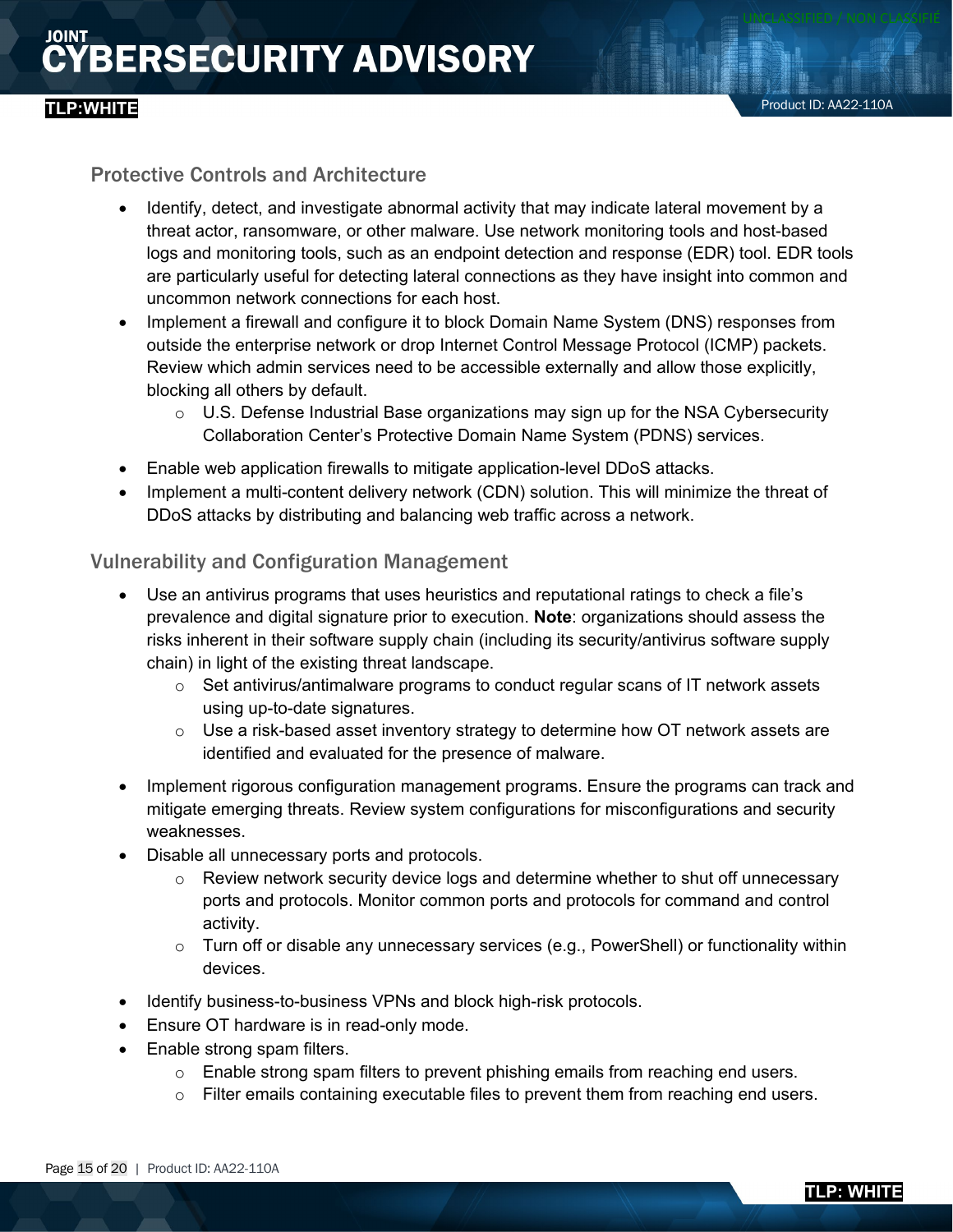- o Implement a user training program to discourage users from visiting malicious websites or opening malicious attachments.
- Restrict Server Message Block (SMB) Protocol within the network to only access servers that are necessary and remove or disable outdated versions of SMB (i.e., SMB version 1). Threat actors use SMB to propagate malware across organizations.
- Review the security posture of third-party vendors and those interconnected with your organization. Ensure all connections between third-party vendors and outside software or hardware are monitored and reviewed for suspicious activity.
- Implement listing policies for applications and remote access that only allow systems to execute known and permitted programs under an established security policy.
- Open document readers in protected viewing modes to help prevent active content from running.

#### Responding to Cyber Incidents

U.S., Australian, Canadian, New Zealand, and UK cybersecurity authorities urge network defenders of critical infrastructure organizations to exercise due diligence in identifying indicators of malicious activity. Organizations detecting potential APT or ransomware activity in their IT or OT networks should:

- 1. Immediately isolate affected systems.
- 2. For DDoS attacks:
	- a. Identify the source address originating the attack via the SIEM or logging service. If the attack is originating from a single pool of IP addresses, block IP traffic from suspected IPs via access control lists or by contacting your internet service provider (ISP).
	- b. Enable firewall rate limiting to restrict the amount of IP traffic coming in from suspected IP addresses
	- c. Notify your ISP and enable remote triggered blackhole (RTBH).
- 3. Secure backups. Ensure your backup data is offline and secure. If possible, scan your backup data with an antivirus program to ensure it is free of malware.
- 4. Collect and review relevant logs, data, and artifacts.
- 5. Consider soliciting support from a third-party IT organization to provide subject matter expertise, ensure the actor is eradicated from the network, and avoid residual issues that could enable follow-on exploitation.
- 6. Report incidents to appropriate cyber and law enforcement authorities:
	- **U.S organizations:** share information about incidents and anomalous activity to CISA's 24/7 Operations Center at [report@cisa.gov](mailto:report@cisa.gov) or (888) 282-0870 and/or the FBI via your [local FBI field office](http://www.fbi.gov/contact-us/field) or the FBI's 24/7 CyWatch at (855) 292-3937 or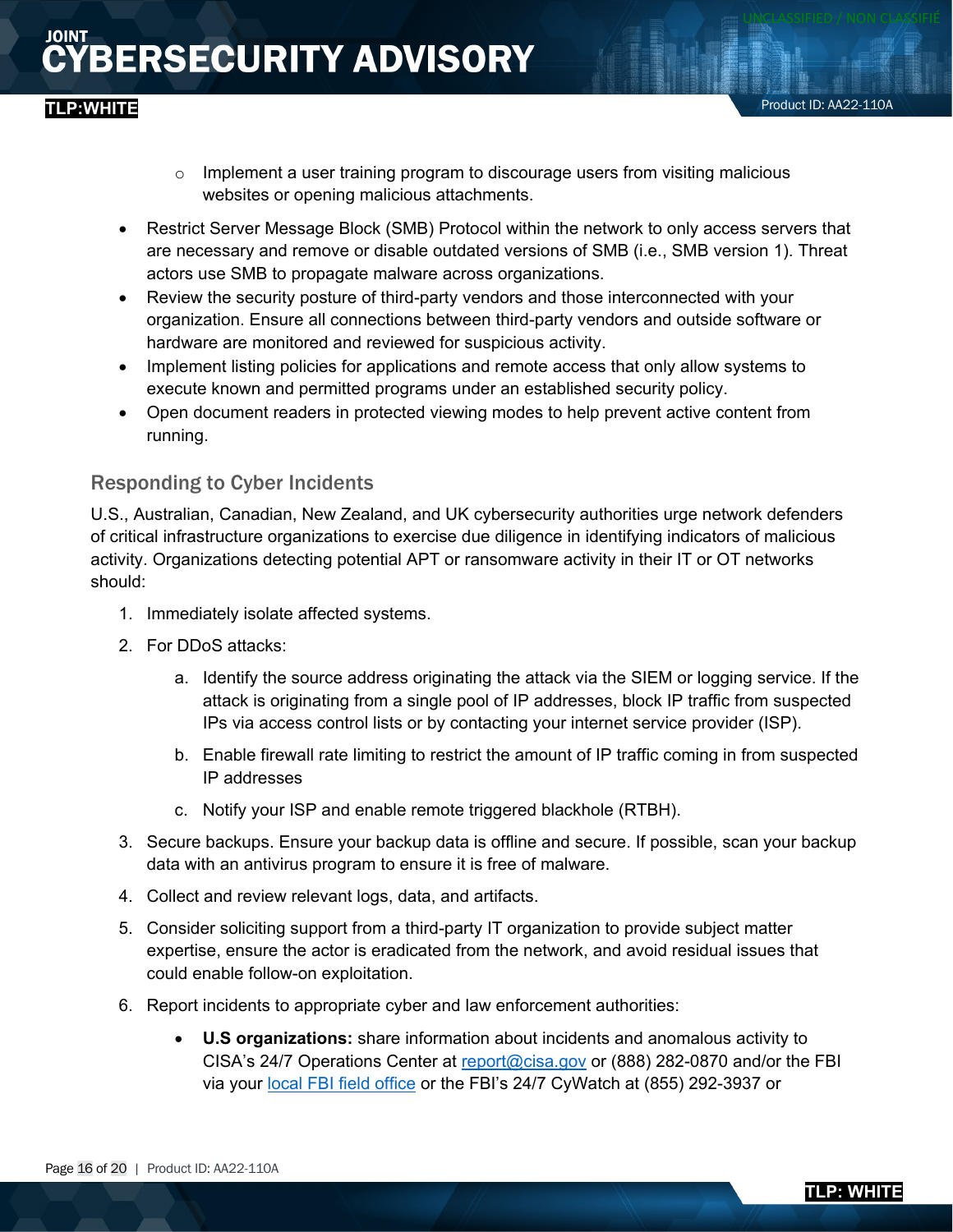[CyWatch@fbi.gov.](mailto:CyWatch@fbi.gov) For ransomware incidents, organizations can also report to the U.S. Secret Service via a [U.S. Secret Service Field Office.](http://www.secretservice.gov/contact/field-offices/)

- **Australian organizations:** if you have questions about this advice or have indications that your environment has been compromised, call the ACSC at 1300 CYBER1 (1300 292 371). To report an incident see [cyber.gov.au/acsc/report.](https://www.cyber.gov.au/acsc/report)
- **Canadian organizations:** report incidents by emailing CCCS at **contact@cyber.gc.ca**.
- **New Zealand organizations**: if your organization requires assistance from the National Cyber Security Centre, contact them directly via telephone at (04) 498-7654 or via email at [ncscincidents@ncsc.govt.nz.](mailto:ncscincidents@ncsc.govt.nz)
- **UK organizations:** report a significant cybersecurity incident at [ncsc.gov.uk/report-an](https://www.ncsc.gov.uk/section/about-this-website/contact-us)[incident](https://www.ncsc.gov.uk/section/about-this-website/contact-us) (monitored 24 hours) or, for urgent assistance, call 03000 200 973.

For additional guidance on responding to a ransomware incident, see the [CISA-Multi-State](https://www.cisa.gov/sites/default/files/publications/CISA_MS-ISAC_Ransomware%20Guide_S508C_.pdf)  [Information Sharing and Analysis Center \(MS-ISAC\) Joint Ransomware Guide.](https://www.cisa.gov/sites/default/files/publications/CISA_MS-ISAC_Ransomware%20Guide_S508C_.pdf)

See the joint advisory from Australia, Canada, New Zealand, the United Kingdom, and the United States on [Technical Approaches to Uncovering and Remediating Malicious Activity](https://us-cert.cisa.gov/ncas/alerts/aa20-245a) for guidance on hunting or investigating a network, and for common mistakes in incident handling.

Additionally, CISA, the FBI, and NSA encourage U.S. critical infrastructure owners and operators to see CISA's [Federal Government Cybersecurity Incident and Vulnerability Response Playbooks.](https://cisa.gov/sites/default/files/publications/Federal_Government_Cybersecurity_Incident_and_Vulnerability_Response_Playbooks_508C.pdf) Although tailored to federal civilian branch agencies, these playbooks provide operational procedures for planning and conducting cybersecurity incident and vulnerability response activities and detail each step for both incident and vulnerability response.

**Note:** U.S., Australian, Canadian, New Zealand, and UK cyber authorities strongly discourage paying a ransom to criminal actors. Paying a ransom may embolden adversaries to target additional organizations, encourage other criminal actors to engage in the distribution of ransomware, and/or fund illicit activities. Paying the ransom does not guarantee that a victim's files will be recovered.

### RESOURCES

- For more general information on Russian state-sponsored malicious cyber activity, see CISA's [Russia Cyber Threat Overview and Advisories](https://www.cisa.gov/uscert/russia) webpage and joint CSA [Understanding and](https://www.cisa.gov/uscert/ncas/alerts/aa22-011a)  [Mitigating Russian State-Sponsored Cyber Threats to U.S. Critical Infrastructure.](https://www.cisa.gov/uscert/ncas/alerts/aa22-011a)
- For alerts on malicious and criminal cyber activity, see the FBI Internet Crime Complaint [Center](https://www.ic3.gov/) webpage.
- For more information and resources on protecting against and responding to ransomware, refer to [StopRansomware.gov,](https://www.cisa.gov/stopransomware/) a centralized, U.S. government webpage providing ransomware resources and alerts.
- For more information on mitigating DDoS attacks, see NCSC-UK Denial of Service (DoS) [Guidance.](https://www.ncsc.gov.uk/collection/denial-service-dos-guidance-collection)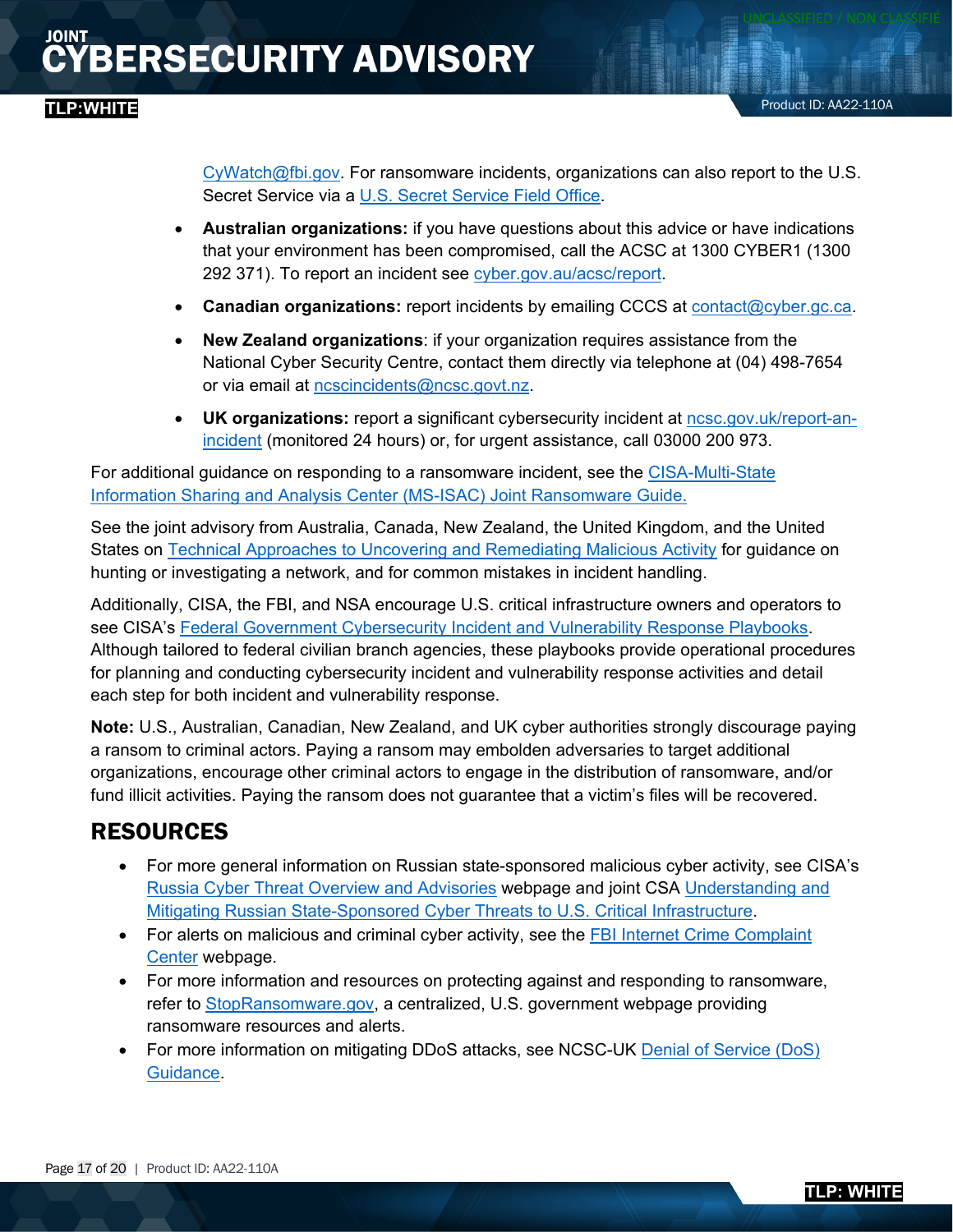#### **TLP:WHITE**

- For more information on managing cybersecurity incidents, see NZ NCSC Incident [Management: Be Resilient, Be Prepared.](https://www.ncsc.govt.nz/guidance/incident-management/)
- For information on destructive malware, see joint CSA Destructive Malware Targeting [Organizations in Ukraine.](https://www.cisa.gov/uscert/ncas/alerts/aa22-057a)
- Critical infrastructure owners and operators with OT/ICS networks should review the following resources for additional information:
	- o Joint CSA [NSA and CISA Recommend Immediate Actions to Reduce Exposure Across](https://www.cisa.gov/uscert/ncas/alerts/aa20-205a)  [Operational Technologies and Control Systems](https://www.cisa.gov/uscert/ncas/alerts/aa20-205a)
	- o CISA factsheet [Rising Ransomware Threat to Operational Technology Assets](https://www.cisa.gov/sites/default/files/publications/CISA_Fact_Sheet-Rising_Ransomware_Threat_to_OT_Assets_508C.pdf)

### DISCLAIMER

The information you have accessed or received is being provided "as is" for informational purposes only. CISA, NSA, FBI, ACSC, CCCS, NZ NCSC, NCSC-UK, and the UK National Crime Agency (NCA) do not endorse any commercial product or service, including any subjects of analysis. Any reference to specific commercial products, processes, or services by service mark, trademark, manufacturer, or otherwise, does not constitute or imply endorsement, recommendation, or favoring.

### TRADEMARK RECOGNITION

MITRE and ATT&CK are registered trademarks of The MITRE Corporation. Kubernetes is a registered trademark of The Linux Foundation.

### PURPOSE

This document was developed by U.S., Australian, Canadian, New Zealand, and UK cybersecurity authorities in furtherance of their respective cybersecurity missions, including their responsibilities to develop and issue cybersecurity specifications and mitigations.

### REFERENCES

- [1] [Cybersecurity and Infrastructure Security Agency](https://www.cisa.gov/)
- [2] [Federal Bureau of Investigation](https://www.fbi.gov/investigate/cyber)
- [3] [National Security Agency](https://www.nsa.gov/Cybersecurity/)
- [4] [Australian Cyber Security Centre](https://www.cyber.gov.au/)
- [5] [Canadian Centre for Cyber Security](https://cyber.gc.ca/en/)
- [6] [New Zealand's National Cyber Security Centre](https://www.ncsc.govt.nz/)
- [7] [United Kingdom's National Cyber Security Centre](https://www.ncsc.gov.uk/)
- [8] [United Kingdom's National Crime Agency](https://www.nationalcrimeagency.gov.uk/what-we-do/crime-threats/cyber-crime)

[9] [U.S. DOJ Press Release: U.S. Charges Russian FSB Officers and Their Criminal Conspirators for](https://www.justice.gov/opa/pr/us-charges-russian-fsb-officers-and-their-criminal-conspirators-hacking-yahoo-and-millions)  [Hacking Yahoo and Millions of Email Accounts](https://www.justice.gov/opa/pr/us-charges-russian-fsb-officers-and-their-criminal-conspirators-hacking-yahoo-and-millions)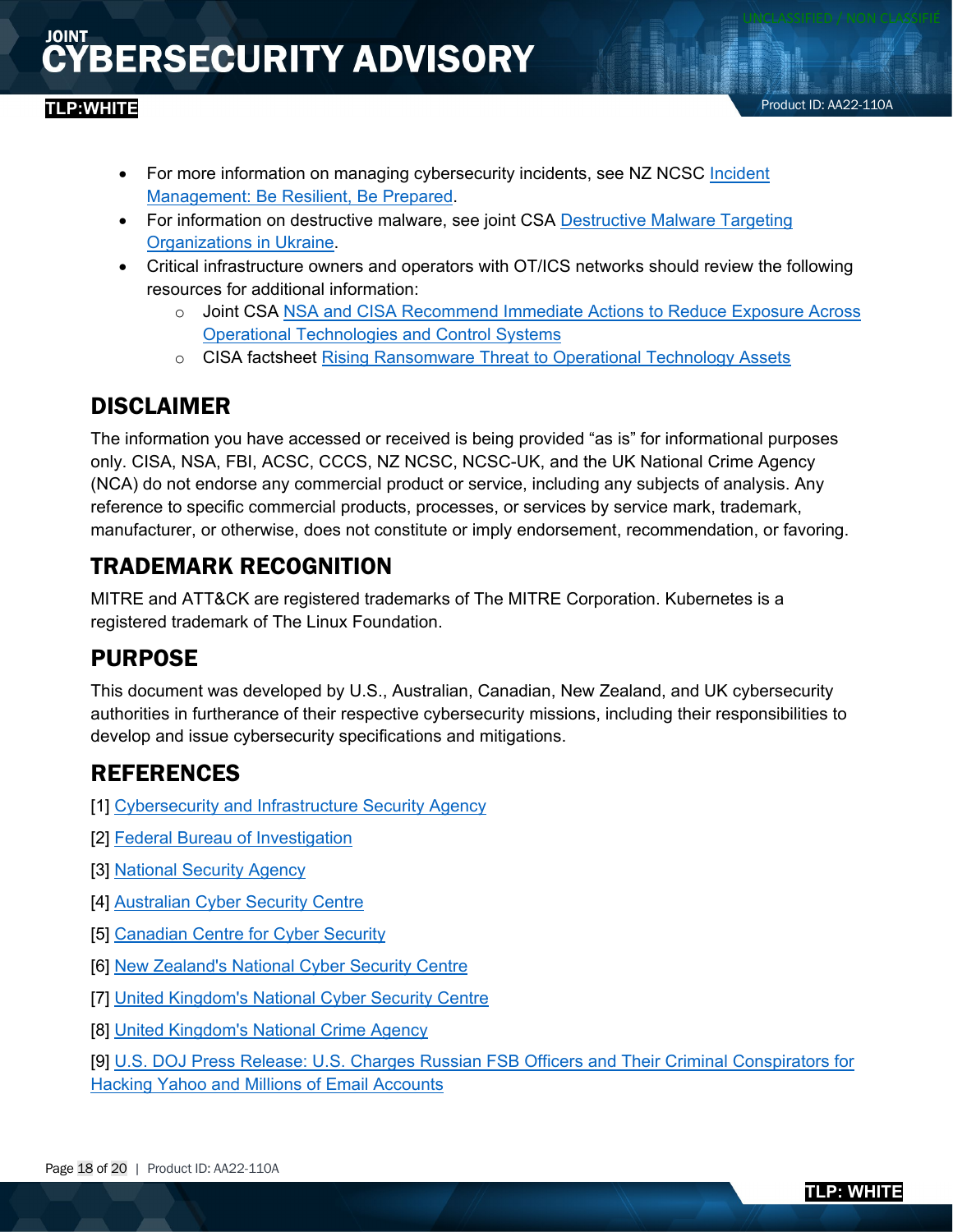[10] [U.S. DOJ Press Release: Four Russian Government Employees Charged in Two Historical](https://www.justice.gov/opa/pr/four-russian-government-employees-charged-two-historical-hacking-campaigns-targeting-critical)  [Hacking Campaigns Targeting Critical Infrastructure Worldwide](https://www.justice.gov/opa/pr/four-russian-government-employees-charged-two-historical-hacking-campaigns-targeting-critical)

[11] [CrowdStrike Blog: Early Bird Catches the Wormhole: Observations from the StellarParticle](https://www.crowdstrike.com/blog/observations-from-the-stellarparticle-campaign/)  [Campaign](https://www.crowdstrike.com/blog/observations-from-the-stellarparticle-campaign/)

[12] [U.S. White House Statement: FACT SHEET: Imposing Costs for Harmful Foreign Activities by](https://www.whitehouse.gov/briefing-room/statements-releases/2021/04/15/fact-sheet-imposing-costs-for-harmful-foreign-activities-by-the-russian-government/)  [the Russian Government](https://www.whitehouse.gov/briefing-room/statements-releases/2021/04/15/fact-sheet-imposing-costs-for-harmful-foreign-activities-by-the-russian-government/)

[13] [Government of Canada Statement on SolarWinds Cyber Compromise](https://www.canada.ca/en/global-affairs/news/2021/04/statement-on-solarwinds-cyber-compromise.html)

[14] [UK Government Press Release: Russia: UK and US expose global campaign of malign activity](https://www.gov.uk/government/news/russia-uk-and-us-expose-global-campaigns-of-malign-activity-by-russian-intelligence-services)  [by Russian intelligence services](https://www.gov.uk/government/news/russia-uk-and-us-expose-global-campaigns-of-malign-activity-by-russian-intelligence-services)

[15] [MITRE ATT&CK: APT29](https://attack.mitre.org/versions/v10/groups/G0016/)

[16] Joint CSA [Russian GRU 85th GTsSS Deploys Previously Undisclosed Drovorub Malware](https://media.defense.gov/2020/Aug/13/2002476465/-1/-1/0/CSA_DROVORUB_RUSSIAN_GRU_MALWARE_AUG_2020.PDF)

[17] Joint CSA Russian [GRU Conducting Global Brute Force Campaign to Compromise Enterprise](https://media.defense.gov/2021/Jul/01/2002753896/-1/-1/1/CSA_GRU_GLOBAL_BRUTE_FORCE_CAMPAIGN_UOO158036-21.PDF)  [and Cloud Environments](https://media.defense.gov/2021/Jul/01/2002753896/-1/-1/1/CSA_GRU_GLOBAL_BRUTE_FORCE_CAMPAIGN_UOO158036-21.PDF)

[18] [MITRE ATT&CK APT28](https://attack.mitre.org/versions/v10/groups/G0007/)

[19] [Joint CSA New Sandworm Malware Cyclops Blink Replaces VPNFilter](https://www.cisa.gov/uscert/ncas/alerts/aa22-054a)

[20] [UK Government Press Release: UK condemns Russia's GRU over Georgia cyber-attacks](https://www.gov.uk/government/news/uk-condemns-russias-gru-over-georgia-cyber-attacks)

[21] [U.S. Department of State, Press Statement: The United States Condemns Russian Cyber Attack](https://2017-2021.state.gov/the-united-states-condemns-russian-cyber-attack-against-the-country-of-georgia/index.html)  [Against the Country of Georgia](https://2017-2021.state.gov/the-united-states-condemns-russian-cyber-attack-against-the-country-of-georgia/index.html)

[22] [Government of Canada CSE Statement on Malicious Russian Cyber Activity Targeting Georgia](https://cse-cst.gc.ca/en/information-and-resources/announcements/cse-statement-malicious-russian-cyber-activity-targeting)

[23] [UK Government Press Release: UK condemns Russia's GRU over Georgia cyber-attacks](https://www.gov.uk/government/news/uk-condemns-russias-gru-over-georgia-cyber-attacks)

[24] [MITRE ATT&CK The Sandworm Team](https://attack.mitre.org/versions/v10/groups/G0034/)

[25] [U.S. Department of the Treasury Press Release: Treasury Sanctions Russian Government](https://home.treasury.gov/news/press-releases/sm1162)  [Research Institution Connected to the Triton Malware](https://home.treasury.gov/news/press-releases/sm1162)

[26] [UK Government Press Release: UK exposes Russian spy agency behind cyber incident.](https://www.gov.uk/government/news/uk-exposes-russian-spy-agency-behind-cyber-incidents)

[27] [U.S. DOJ Press Release: Four Russian Government Employees Charged in Two Historical](https://www.justice.gov/opa/pr/four-russian-government-employees-charged-two-historical-hacking-campaigns-targeting-critical)  [Hacking Campaigns Targeting Critical Infrastructure Worldwide](https://www.justice.gov/opa/pr/four-russian-government-employees-charged-two-historical-hacking-campaigns-targeting-critical)

[28] [MITRE ATT&CK TEMP.Veles](https://attack.mitre.org/groups/G0088/)

[29] [NSA and NCSC-UK Cybersecurity Advisory Turla Group Exploits Iranian APT To Expand](https://media.defense.gov/2019/Oct/18/2002197242/-1/-1/0/NSA_CSA_TURLA_20191021%20VER%203%20-%20COPY.PDF)  [Coverage Of Victims](https://media.defense.gov/2019/Oct/18/2002197242/-1/-1/0/NSA_CSA_TURLA_20191021%20VER%203%20-%20COPY.PDF)

[30] [CrowdStrike Adversary Profile: VENEMOUS BEAR](https://www.crowdstrike.com/blog/meet-crowdstrikes-adversary-of-the-month-for-march-venomous-bear/)

[31] KELA Cybersecurity Intelligence Center: Ain't [No Actor Trustworthy Enough: The importance of](https://ke-la.com/aint-no-actor-trustworthy-enough-the-importance-of-validating-sources/)  [validating sources](https://ke-la.com/aint-no-actor-trustworthy-enough-the-importance-of-validating-sources/)

[32] [Twitter: Valery Marchive Status, Feb. 25, 2022](https://twitter.com/ValeryMarchive/status/1497280612805324800/photo/1) 1:41 PM